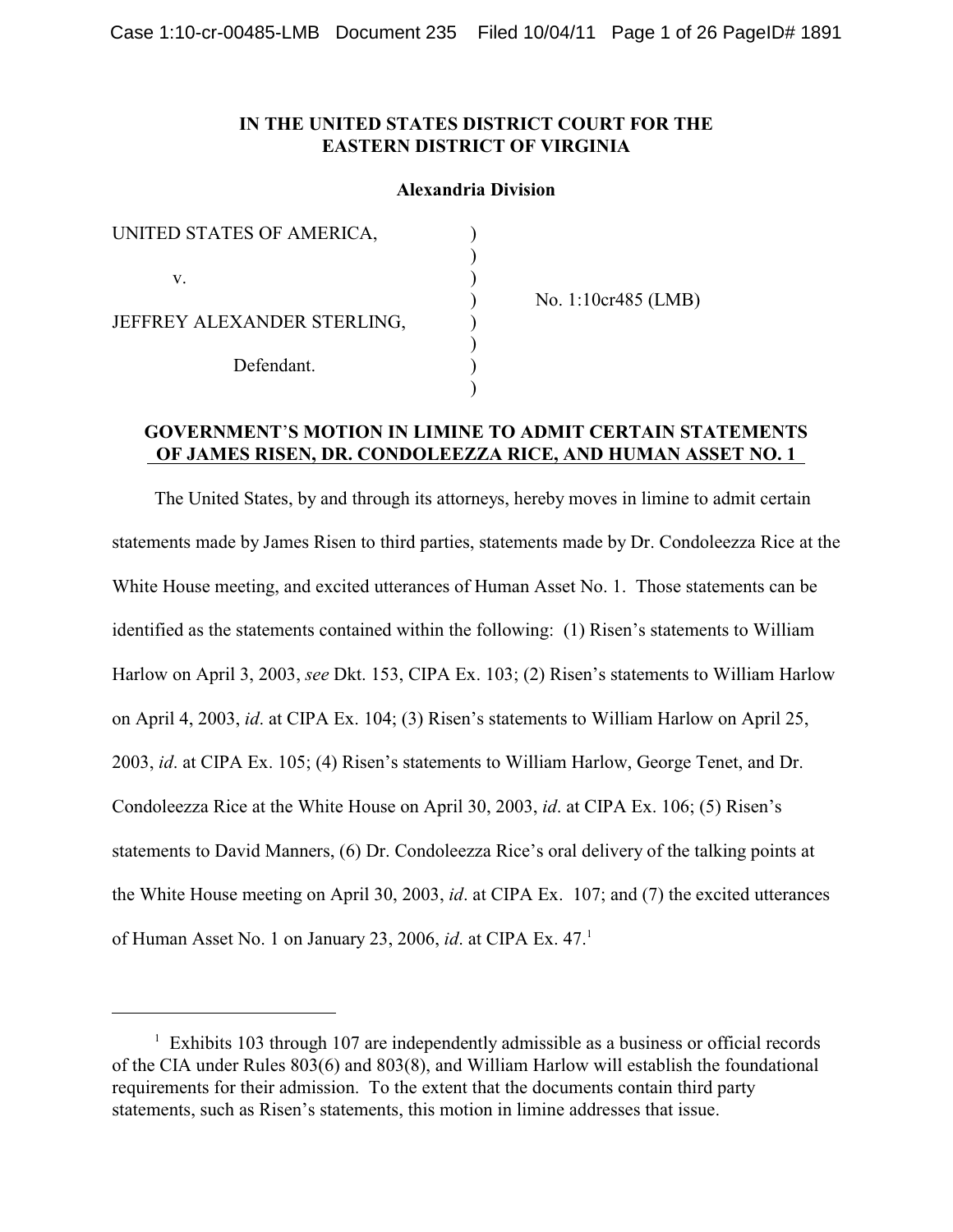Statements in Categories 1 through 6 are admissible under Rule 807 of the Federal Rules of Evidence because sufficient evidence of circumstantial guarantees of trustworthiness exist for each one of the statements for their admission. In addition, all of Risen's out of court statements are admissible under Rule 804(b)(3) of the Federal Rules of Evidence because Risen's statements were against his proprietary interest when he made those statements.

Dr. Condoleezza Rice's oral delivery of the talking points to Risen and Jill Abramson of the *New York Times* at the White House meeting on April 30, 2003 are also separately admissible as a recorded recollection. Dr. Rice adopted the contents of the talking points prior to her delivery of them. Dr. Rice's memory of what she communicated to Risen and Abramson was fresh back on April 30, 2003, but she no longer has a sufficient recollection of the precise words that she used to deliver the talking points. Thus, the elements of Rule 803(5) have been met.

Finally, the statements of Human Asset No. 1 contained with CIPA Exhibit 47 are admissible as excited utterances. Human Asset No. 1 made the statements after having read Chapter 9 of *State of War*, realized that his identity and association with the CIA had been compromised, and made his statements while still under the stress of the continuing fear of reprisal and violence.

#### **BACKGROUND**

#### A. Risen's Statements to the CIA

On April 3, 2003, at 4:00 p.m., Risen called William Harlow (hereinafter "Harlow"), the director of the CIA's Office of Public Affairs. Harlow fielded press inquiries on a daily basis in his position, and therefore Harlow was familiar with Risen given Risen's work on national security matters for the *New York Times*. Harlow took contemporaneous, handwritten notes of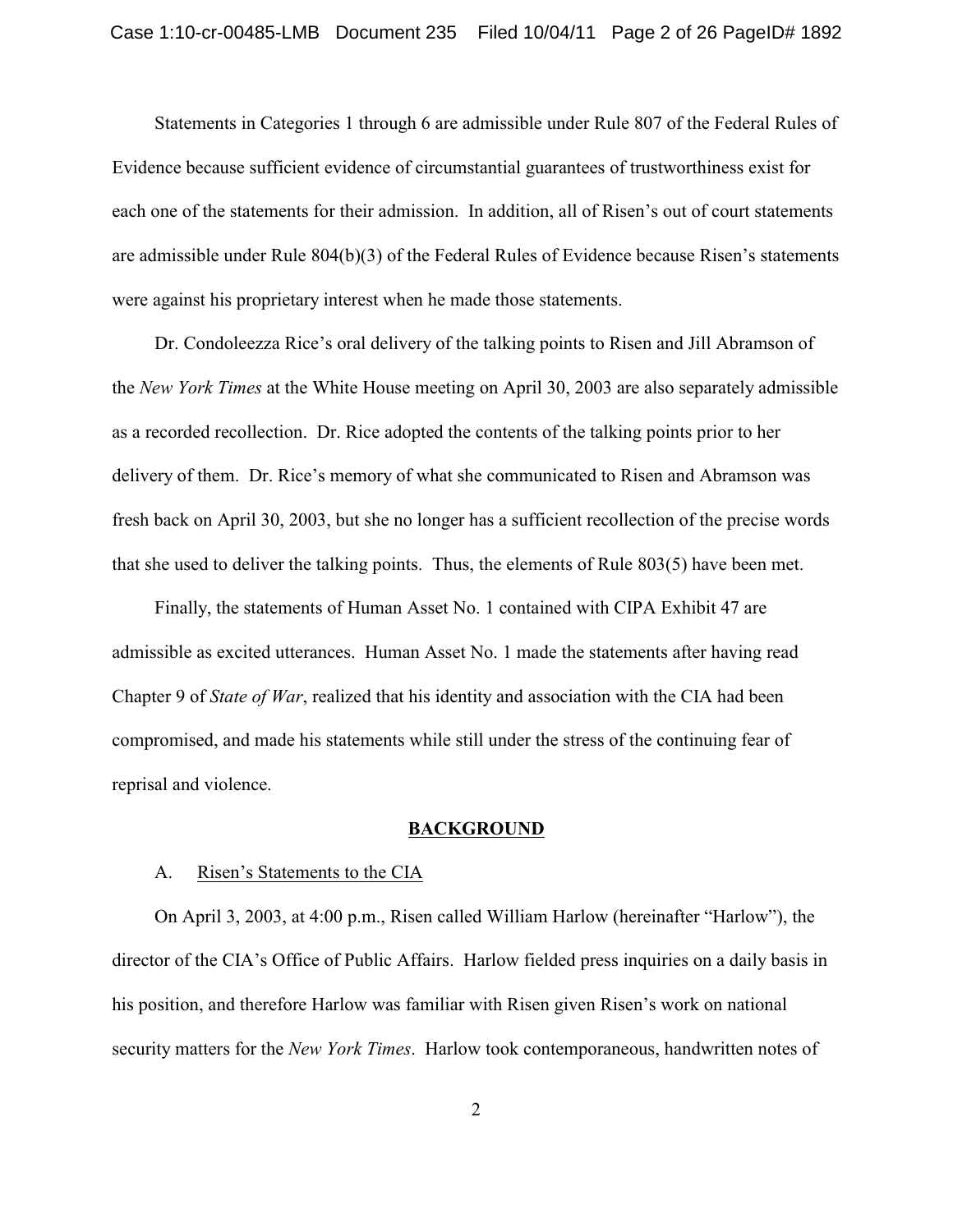his telephone conversation with Risen, and then later typed those notes into an email, which he sent to senior management within the CIA at 6:43 p.m. on the same day. CIPA Exhibit 103 is Harlow's typed recordation of his telephone conversation with Risen. As reflected in CIPA Exhibit 103, Risen's statements related to Classified Program No. 1 and Human Asset No. 1.

The next day, Harlow received a follow-up telephone call from Risen at 10:43 a.m. Harlow again took contemporaneous, handwritten notes and used those notes to type an email to senior CIA management, which Harlow sent at 12:18 p.m. on the same day. CIPA Exhibit 104 is Harlow's typed memorialization of his telephone conversation with Risen on that day. The conversation related to Classified Program No. 1 and Human Asset No. 1.

On April 25, 2003, Harlow received another telephone call from Risen at 3:30 p.m. Again, consistent with his practice, Harlow took contemporaneous, handwritten notes and, based on those notes, typed and sent an email to senior CIA management at 4:16 p.m. on the same day. CIPA Exhibit 105 is Harlow's typed record of his telephone conversation with Risen on that day. The conversation related to Classified Program No. 1 and Human Asset No. 1, and during this conversation Risen confirmed that he possessed "documents" relating to the Classified Program No. 1.

Finally, on April 30, 2003, Harlow attended a meeting at the White House. Harlow, George Tenet, the Director of to the CIA, and Dr. Condoleezza Rice, the President's National Security Advisor attended the meeting on behalf of the government, and Risen attended along with the *New York Times*' Washington bureau chief, Jill Abramson, his immediate supervisor. One day later, Harlow wrote a memorandum to the file recording the White House meeting. CIPA Exhibit 106 is Harlow's typed memorandum memorializing that meeting. During that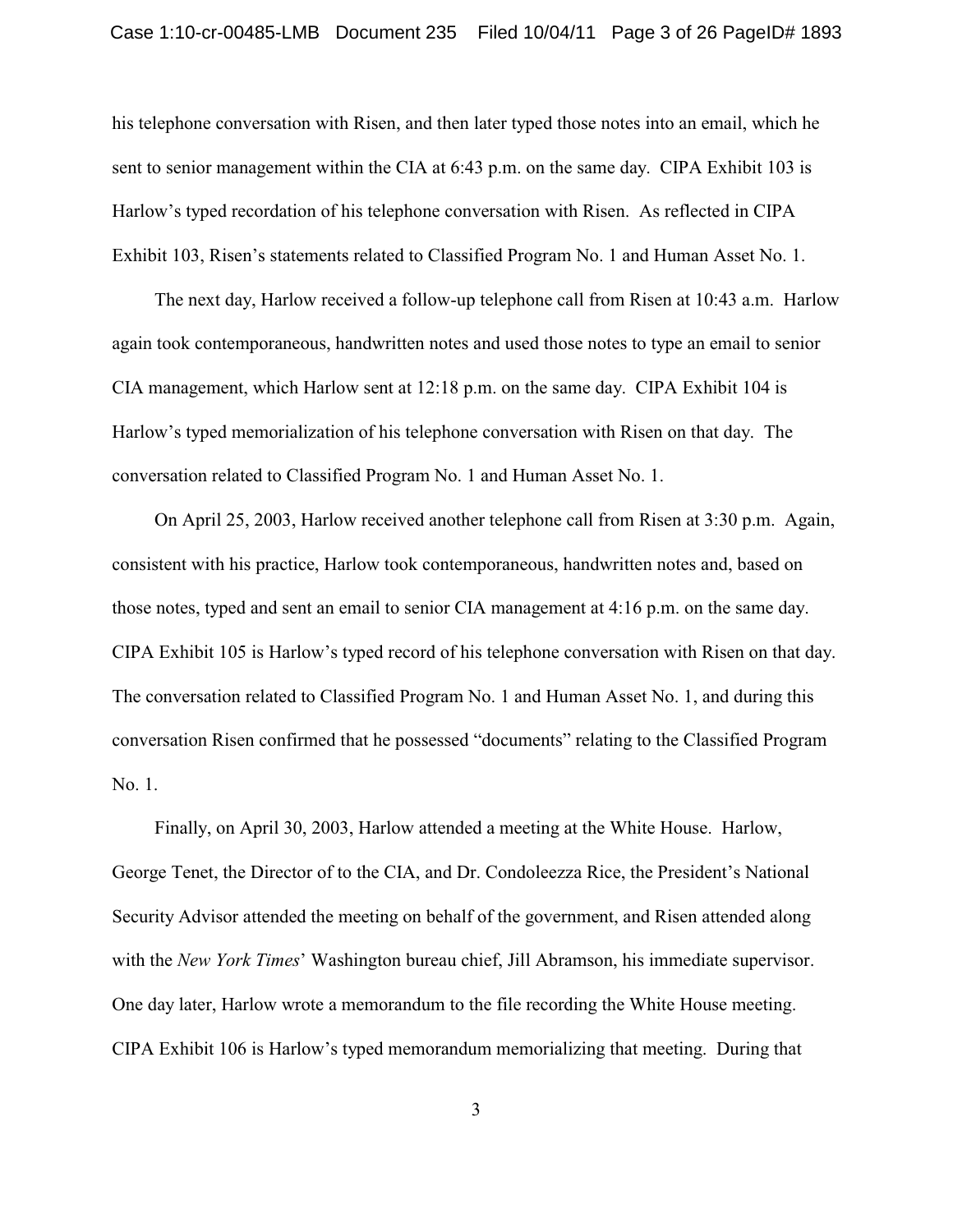meeting, Risen and Abramson confirmed that the *New York Times* had a fully realized draft of the story, and Risen stated that he had seen a letter relating to Classified Program No. 1 and Human Asset No. 1.

#### B. Risen's Statements to David Manners

In approximately 2003 or 2004, Risen told Manners that he had met Sterling, a former CIA colleague of Manners, that Sterling had told Risen that he had worked on a classified operation involving the Iranian nuclear weapons program, and that he had been instrumental in recruiting an asset involved in that operation. Risen told Manners that Sterling did not believe that CIA management had given him enough credit for his work on that operation. Manners told Risen that Sterling sounded disgruntled, and Risen ultimately agreed, telling Manners that he would not write the personal story about Sterling. Within a month or two of that conversation with Manners, Risen called Manners again and told Manners that he wanted to know if the CIA would use false plans to try to thwart the Iranian nuclear weapons program.

## C. Dr. Rice's Oral Delivery of the Talking Points at the White House Meeting

Harlow created the talking points that Dr. Rice orally delivered to Risen and Abramson. *See* CIPA Exhibit 107. Harlow will testify that Dr. Rice reviewed the talking points, found them accurate, and adopted the talking points as her own. Finally, he will testify that Dr. Rice followed the talking points word for word and delivered each one of them accurately during the White House meeting.

If called to testify, Dr. Rice similarly would testify that she recognizes the talking points as the ones that she orally communicated to the *New York Times*. She will further testify that it was her habit, practice and custom to review the talking points prior to delivery of them, satisfy

4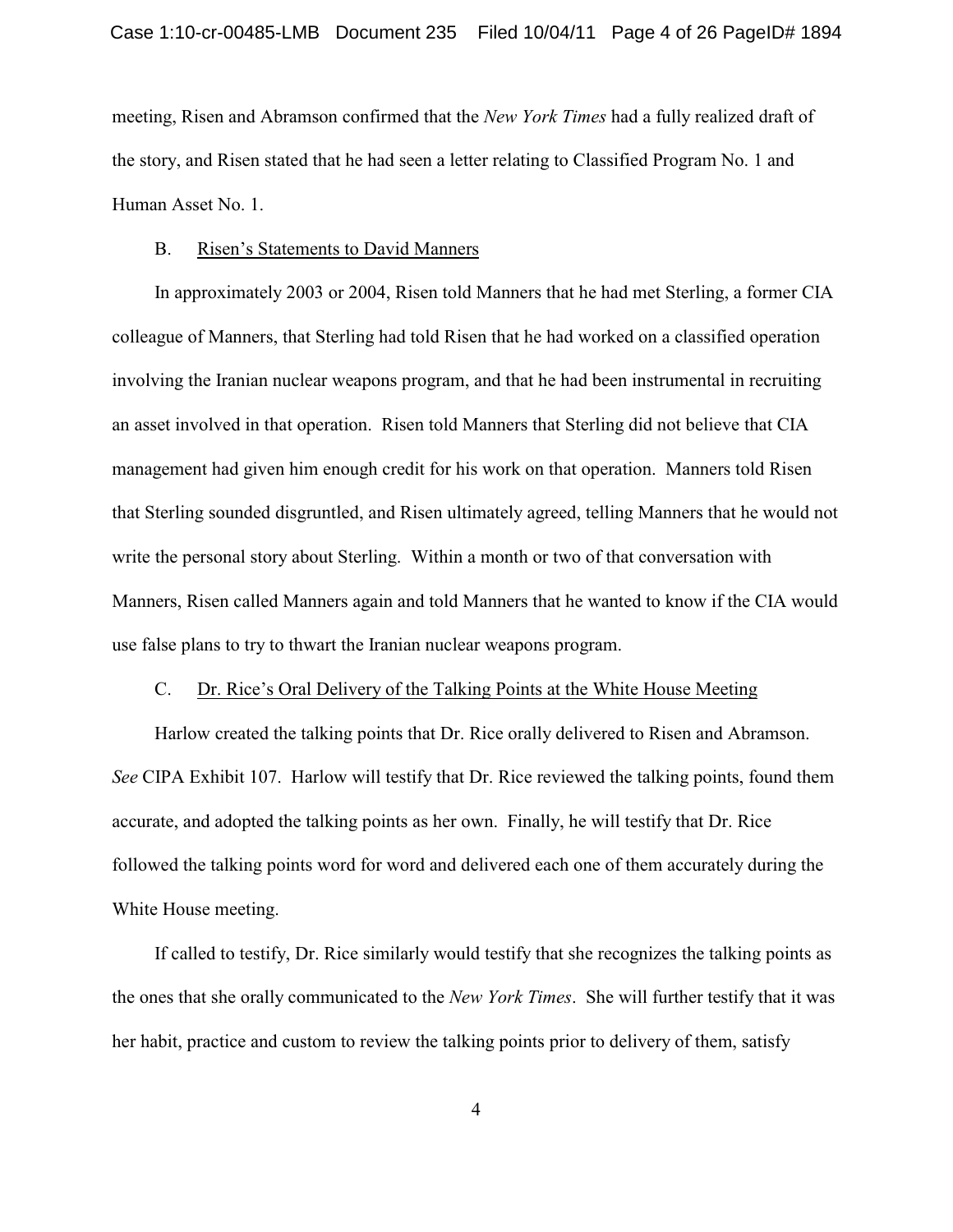herself that the talking points accurately reflected her thoughts and positions on the issues contained therein, and then adopted the talking points by delivering them. Dr. Rice will testify that the substance of the talking points was fresh in her memory at the time of the White House meeting because she orally delivered them to Risen and Abramson. Finally, she will testify that, given the significance of the issues discussed within the talking points, she would have been disciplined in her delivery of the talking points and adhered to the words contained within CIPA Exhibit 107. However, given the passage of time, she now does not have a sufficient memory of the precise words that she used to deliver the talking points, although she recalls delivering some of the main points contained within CIPA Exhibit 107. A declaration outlining her proposed testimony has been attached as Exhibit A.<sup>2</sup>

### D. Human Asset No. 1's Excited Utterances on January 23, 2006

On or about January 23, 2006, after having read Chapter 9 and the information contained therein for the first time, Human Asset No. 1 contacted his CIA case officer and requested an unscheduled meeting. Human Asset No. 1 subsequently met with his CIA case officer and reported his fears and personal safety concerns for himself and his family. The case officer contemporaneously memorialized Human Asset No. 1's fears in a cable. *See* Dkt. 153, CIPA Exhibit 47. That cable demonstrates that Human Asset No. 1 made his statements to his CIA

Because all of the statements at issue are not testimonial, *Crawford* does not apply. *See* <sup>2</sup> *United States v. Udeozor*, 515 F.3d 260, 268  $(4<sup>th</sup> Cir. 2008)$  (stating that the Crawford issue is "whether a reasonable person in the declarant's position would have expected his statements to be used at trial—that is, whether the declarant would have expected or intended to "bear witness" against another in a later proceeding."). *See also United States v. Jordan*, 509 F.3d 191, 201 (4<sup>th</sup> Cir. 2007).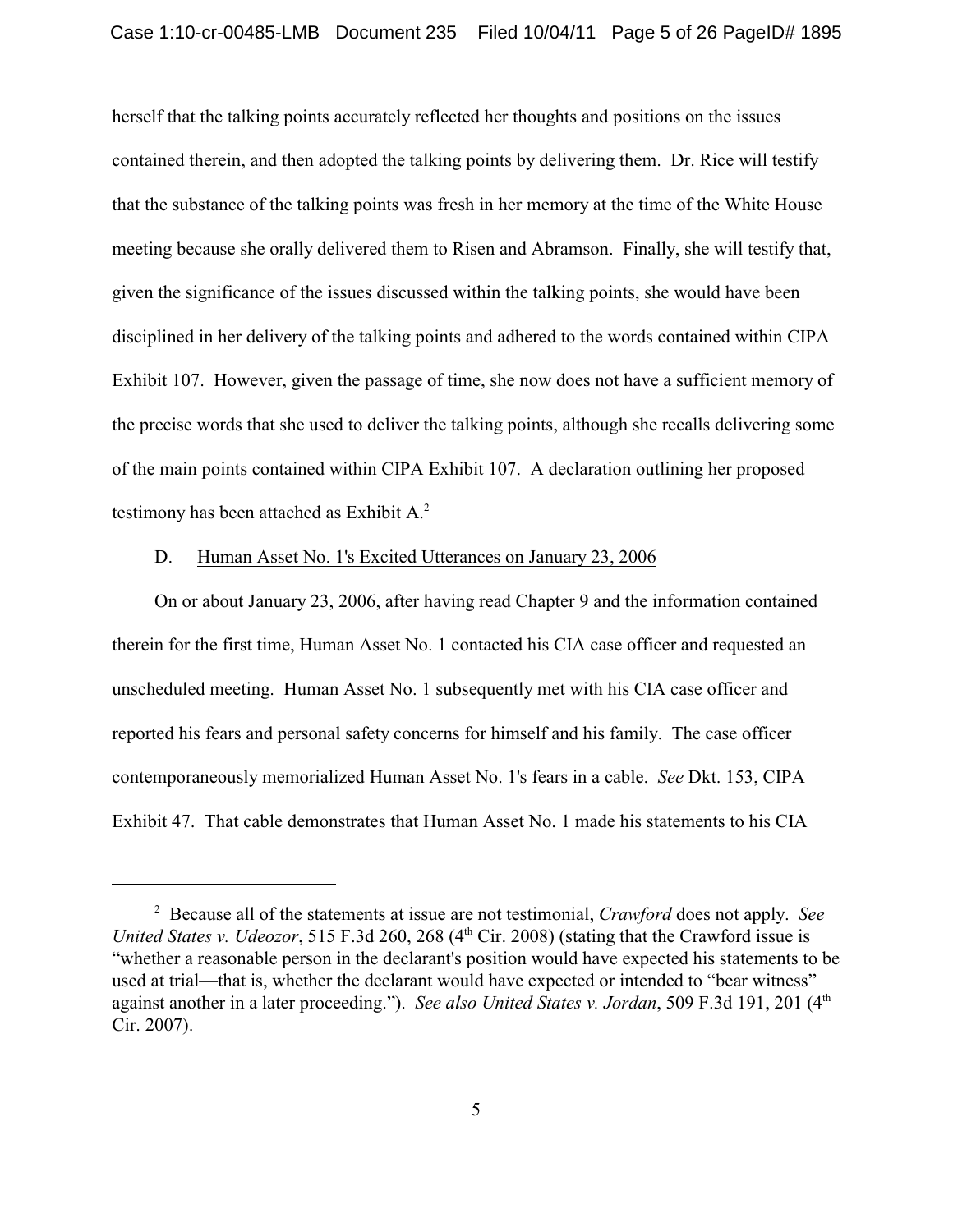case officer while still "under the stress of excitement" caused by the level of detail identifying him as the asset involved in Classified Program No. 1. In addition, the CIA case officer will testify at trial that he had never seen Human Asset No. 1 so shaken and scared than on that day as Human Asset No. 1 reported his fears and concerns to him.

# **I. Risen's Statements to Harlow and at the White House Meeting, His Statements to Manners, and Dr. Rice's Oral Delivery of the Talking Points Should be Admitted Under Rule 807 Because Those Statements Bear Sufficient Circumstantial Guarantees of Trustworthiness.**

Rule 807 of the Federal Rules of Evidence provides that

[a] statement not specifically covered by Rule 803 or 804 but having equivalent circumstantial guarantees of trustworthiness, is not excluded by the hearsay rule, if the court determines that  $(A)$  the statement is offered as evidence of a material fact; (B) the statement is more probative on the point for which it is offered than any other evidence which the proponent can procure through reasonable efforts; and (C) the general purposes of these rules and the interests of justice will best be served by admission of the statement into evidence.

Fed.R.Evid. 807. $^3$  Although the residual hearsay exception "is a narrow exception that should not be construed broadly," this exception exists for precisely those circumstance "[w]hen a party seeks to introduce out-of-court statements that contain strong circumstantial indicia of reliability, that are highly probative on the material questions at trial, and that are better than other evidence otherwise available." *Tome v. United States,* 513 U.S. 150, 166 (1995)(discussing Rule 803(24)). "The most important element of Rule 803(24)'s requirements is that the district court properly determine that "equivalent circumstantial guarantees of trustworthiness" are present. *Dunford*,

<sup>&</sup>lt;sup>3</sup>Rule 807 is a re-codification of former Rules 803(24) and 804(b)(5), and thus the same requirements for admitting evidence under these prior residual exceptions to the hearsay rule apply to Rule 807. *United States v. Dunford*, 148 F.3d 385, 392 n.2 (4th Cir. 1998). *See also United States v. Ochoa*, 229 F.3d 631, 638 (7th Cir. 2009).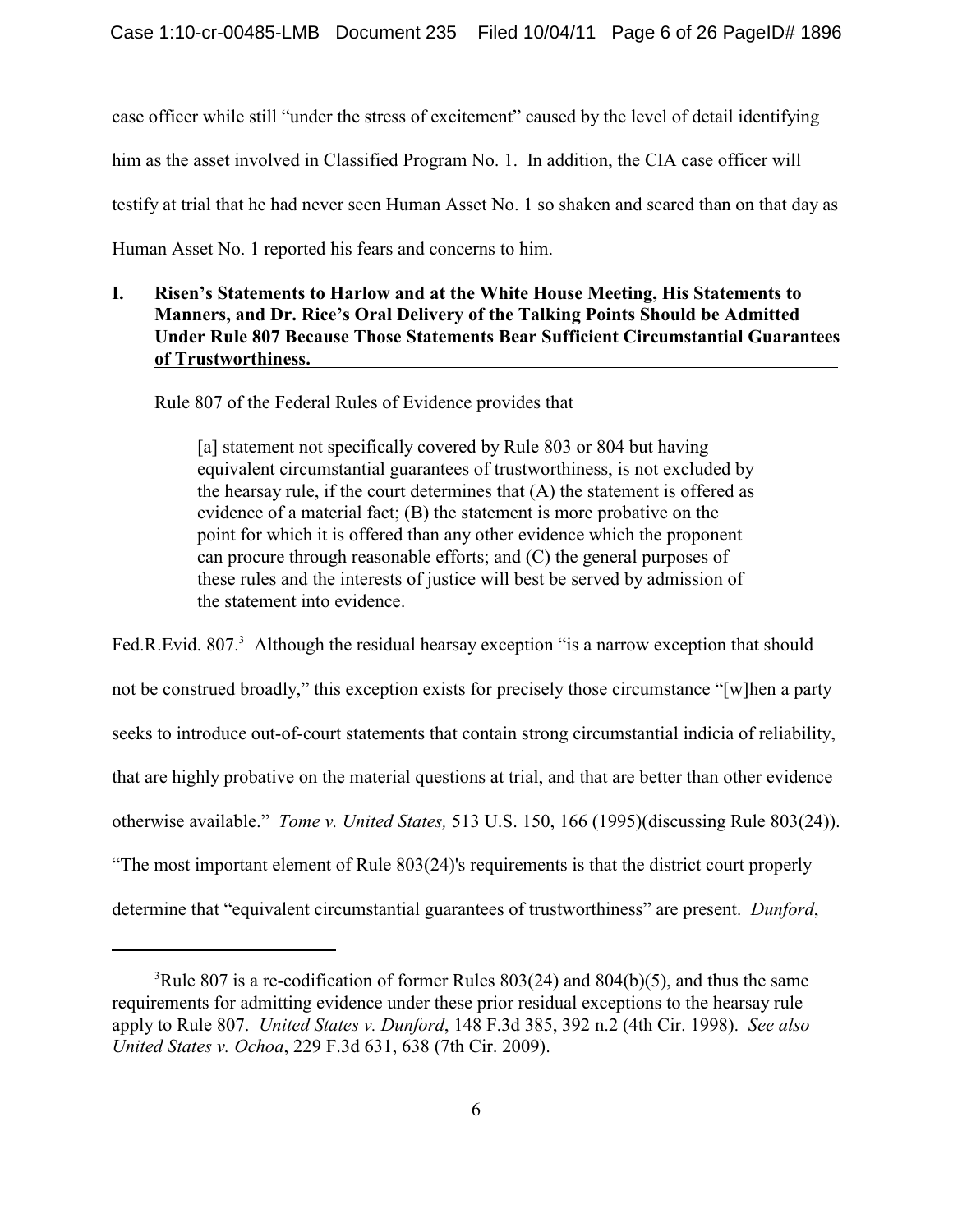148 F.3d at 393. The inquiry into trustworthiness requires a court to "examine the 'totality of the circumstances that surround the making of the statement' for 'particularized guarantees of trustworthiness.'" *United States v. Clarke*, 2 F.3d 81, 84 (4th Cir. 1993). *See also United States v. Halk*, 634 F.3d 482, 489 (8th Cir. 2011)(quoting *United States v. Shields*, 497 F.3d 789, 792 (8th Cir. 2007) ("`[T]rustworthiness is analyzed under a broad totality of the circumstances test.'"). "Trustworthiness must emanate from the circumstances of a hearsay statement, not from its consistency with other evidence offered in the case." *United States v. Shaw*, 69 F.3d 1249, 1253 n.5 (4th Cir. 1995).

The Fourth Circuit has considered various factors in determining whether out-of-court hearsay statements possess "circumstantial guarantees of trustworthiness." Those factors include the serious nature of the statements, *Dunford*, 148 F.3d at 393; the serious context in which the statements are made, such as to government officials, *id*.; *Clarke*, 2 F.3d at 84-85 (citing *United States v. Ellis*, 951 F.23d 580, 583 (4th Cir. 1991)); whether the statements are made on multiple occasions, *Dunford*, 148 F.3d at 393; the consistency of those statements, *id*.; the contemporaneous recording of those statements, *Clarke*, 2 F.3d at 85; a lack of motive to fabricate, *Shaw*, 69 F.3d at 1254; *Clarke*, 2 F.3d at 85; and the ring of reliability of those statements, *Shaw*, 69 F.3d at 1254; *Clarke*, 2 F.3d at 85.

In *Dunford*, 148 F.3d at 392, the defendant, who had been convicted of being a felon in possession of a firearm, argued that the district court erred by admitting the pre-trial, hearsay statements of his daughters under Rule 803(24). The defendant's daughters had made a series of prior statements to two social service workers, a school official and a police detective accusing their father of child abuse, which included the use of a firearm to threaten them in various ways.

7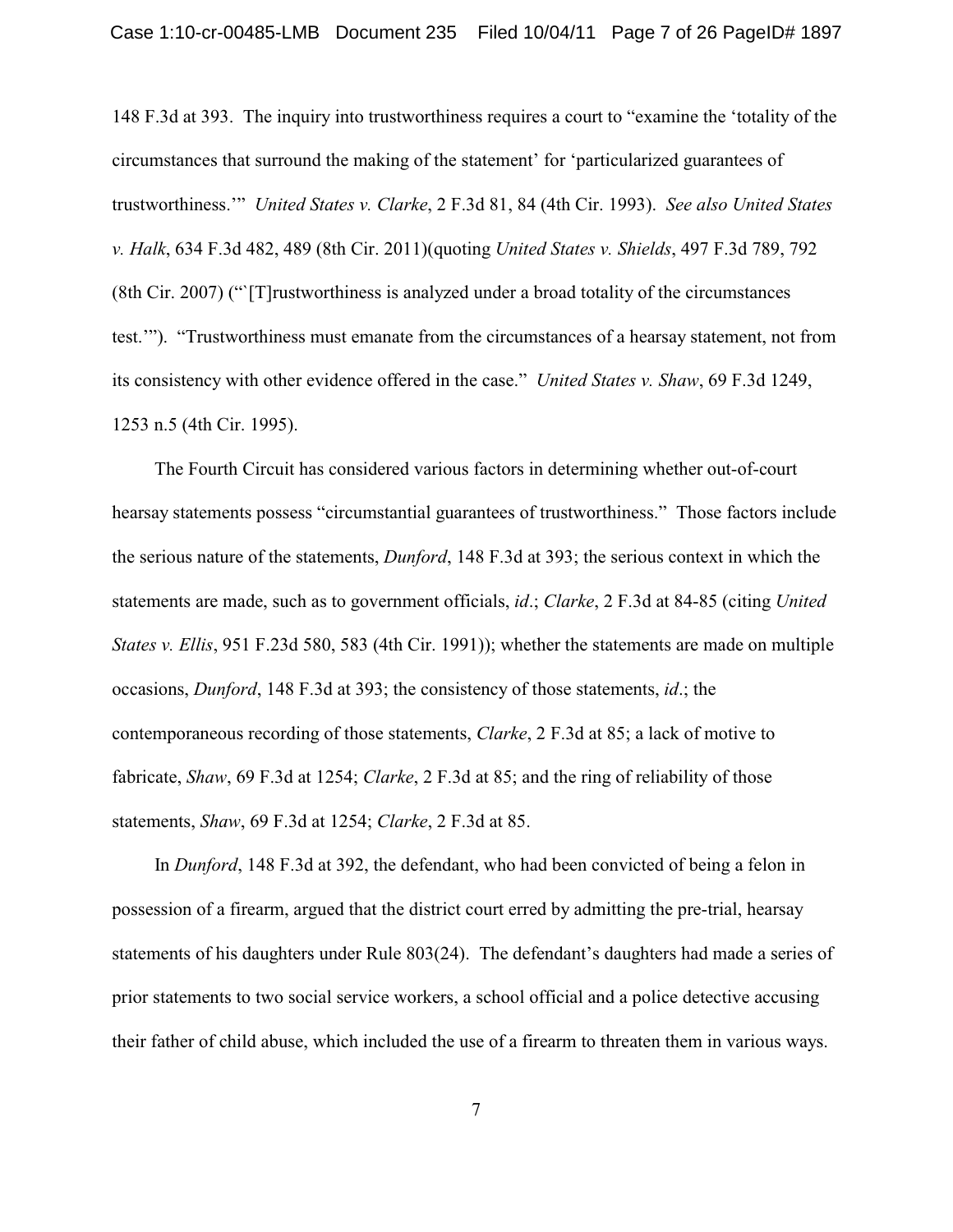*Id*. The government sought to admit the prior statements because the evidence of the defendant's use of the firearm "was important to the government because it provided direct evidence that [the defendant] knowingly possessed at least one of the guns" that he had been charged with possessing. *Id*. At trial, the daughters recanted their prior statements. *Id*.

The Fourth Circuit affirmed the district court's admission of the daughters' prior statements, finding that "in the total context in which the statements were made" there were "sufficient 'equivalent circumstantial guarantees of trustworthiness' to satisfy" the requirements of Rule 803(24). *Id*. at 393. The Court easily dispensed with the first three requirements of Rule 803(24), ruling: (1) that the first requirement had been met because the statements proved essential elements of the charged crimes; (2) that the second requirement had been satisfied because the proffered statements were the most probative piece of evidence that could be obtained through reasonable efforts; and (3) that the third requirement had been met because the admission of the statements promoted "the general purposes of the Rules and the interests of justice" by satisfying the jury's need to "weigh the credibility of all of the evidence" and to avoid "the suppression of the truth." *Id*. at 393-94.

In finding that the daughters' hearsay statements had the requisite circumstantial guarantees of trustworthiness, the Fourth Circuit focused on consistency, noting that "both daughters told different people of the gun incident at different times." *Id*. at 393. The *Dunford* court also identified the fact the statements were "made to government," and done so in "the most serious context," as important factors. *Id*. The Court also noted that there was physical evidence to corroborate one of the daughter's statements, and this physical evidence also offered a motive for the daughters' recantation in court. *Id*. In sum, the Court concluded that "[t]he serious nature of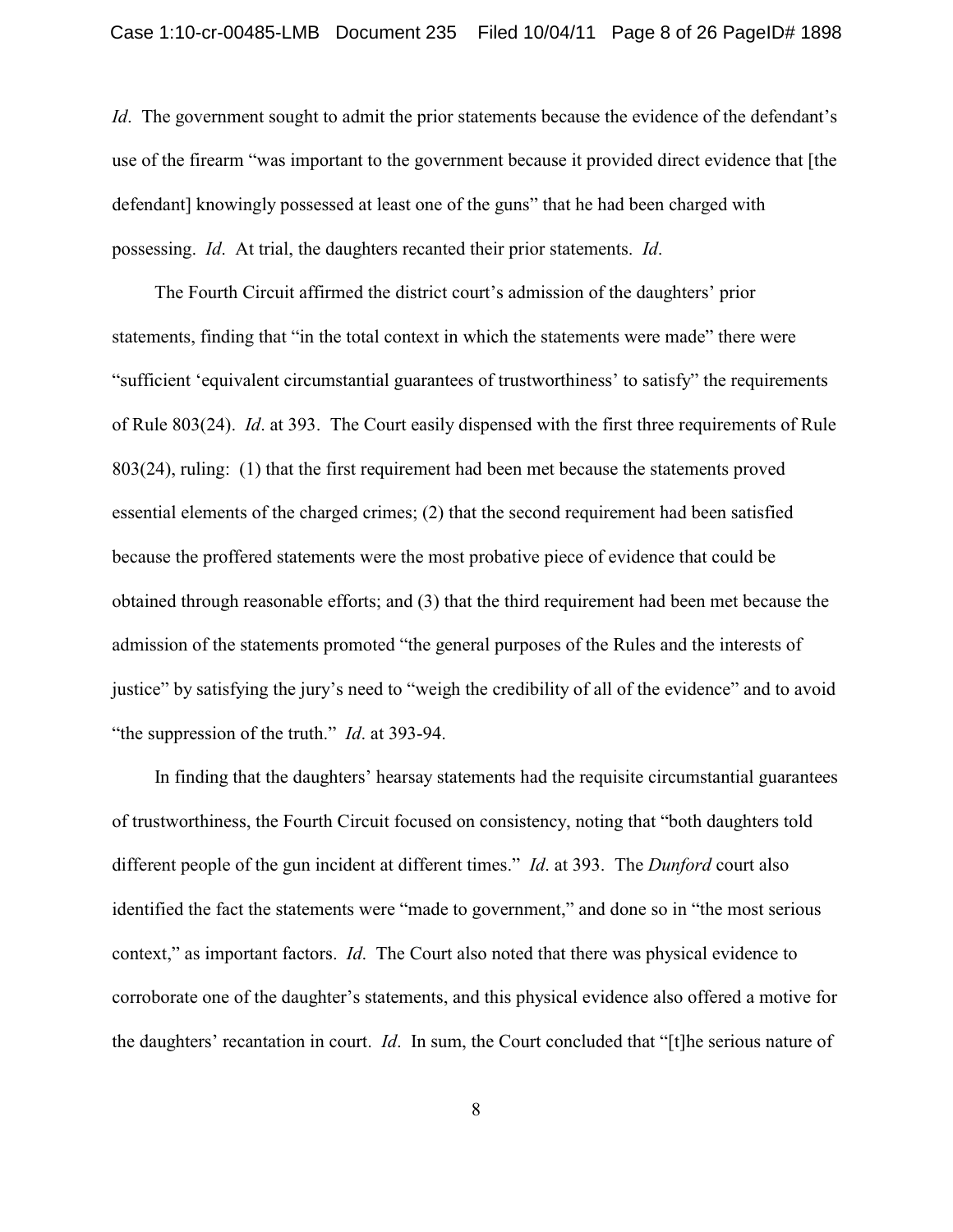the repeated statements made by the children to government officials as well as the consistency of their stories given to those officials provide clear indicia of the trustworthiness of their statements." *Id*.

Risen's statements made to Harlow on April 3, 2003, April 4, 2003, April 25, 2003 and during the White House meeting (hereinafter collectively referred to as "Risen's statements to the CIA"), Risen's statements to David Manners (hereinafter "Manners"), and Dr. Rice's oral delivery of the talking points are all admissible under Rule 807. First, all of the statements are evidence of material facts. The statements themselves are evidence of national defense information, and the statements also directly prove the unlawful disclosure of national defense information to Risen, thus establishing the essential elements of Counts One through Seven. Risen's statements to the CIA and to Manners also prove that someone provided classified information to Risen without the authorization of the CIA, thus proving the theft and misappropriation elements of Counts Eight and Nine. In addition, Risen's statements to the CIA and to Manners, when considered in conjunction with other evidence, prove the defendant's identity as Risen's source and exclude other individuals, such as the SSCI staffers, who the defendant now claims were the actual sources for Risen. Therefore, there cannot be a serious question that the above-described statements prove material facts in this case.

Second, Risen's statements to the CIA and to Manners and Dr. Rice's oral delivery of the talking points are more probative on those material facts than any other evidence that the government can procure through reasonable efforts. Risen is unavailable because he successfully invoked his qualified reporter's privilege. Harlow and Manners are the only witnesses (or one of the only witnesses as it relates to the White House meeting) who can testify about what Risen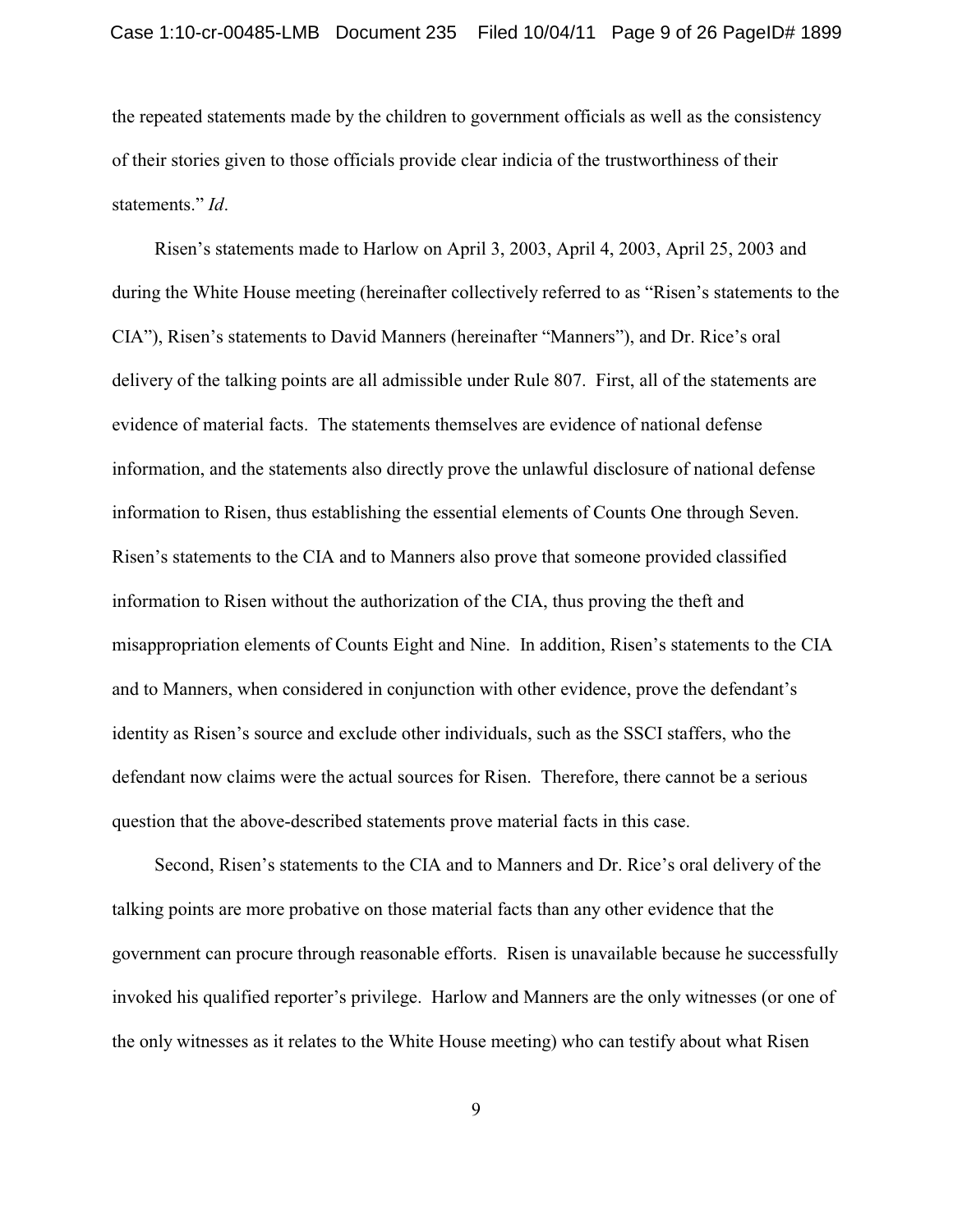said. There cannot be a serious question that the government expended "reasonable efforts" in attempting to secure Risen's testimony. Dr. Rice's oral delivery of the talking points and her request that the *New York Times* not publish Risen's pending story proves the potential damage and the closely held elements of national defense information.

Third, the general purposes of these rules and the interests of justice will best be served by admission of Risen's statements to the CIA and to Manners and Dr. Rice's oral delivery of the talking points into evidence. The government has a compelling interest in prosecuting government employees who leak national defense information. Two of the most important duties of the Executive Branch are prosecuting violations of federal criminal laws and protecting the nation's security secrets. Thus, there are few scenarios where the government's interests can be more profound and compelling than a criminal prosecution involving national security interests. *Haig v. Agee*, 453 U.S. 280, 307 (1981) ("[i]t is 'obvious and unarguable' that no governmental interest is more compelling than the security of the Nation."); *C.I.A. v. Sims*, 471 U.S. 159, 175 (1985) (noting the government's compelling interest "in protecting both the secrecy of information to our national security and the appearance of confidentiality so essential to the effective operation of our foreign intelligence service").

Finally, an examination of the totality of the circumstances surrounding Risen's statements to the CIA and to Manners and Dr. Rice's oral delivery of the talking points demonstrates more than sufficient "circumstantial guarantees of trustworthiness'' to admit those statements under Rule 807. An analysis of the various factors considered by the Fourth Circuit establishes the following: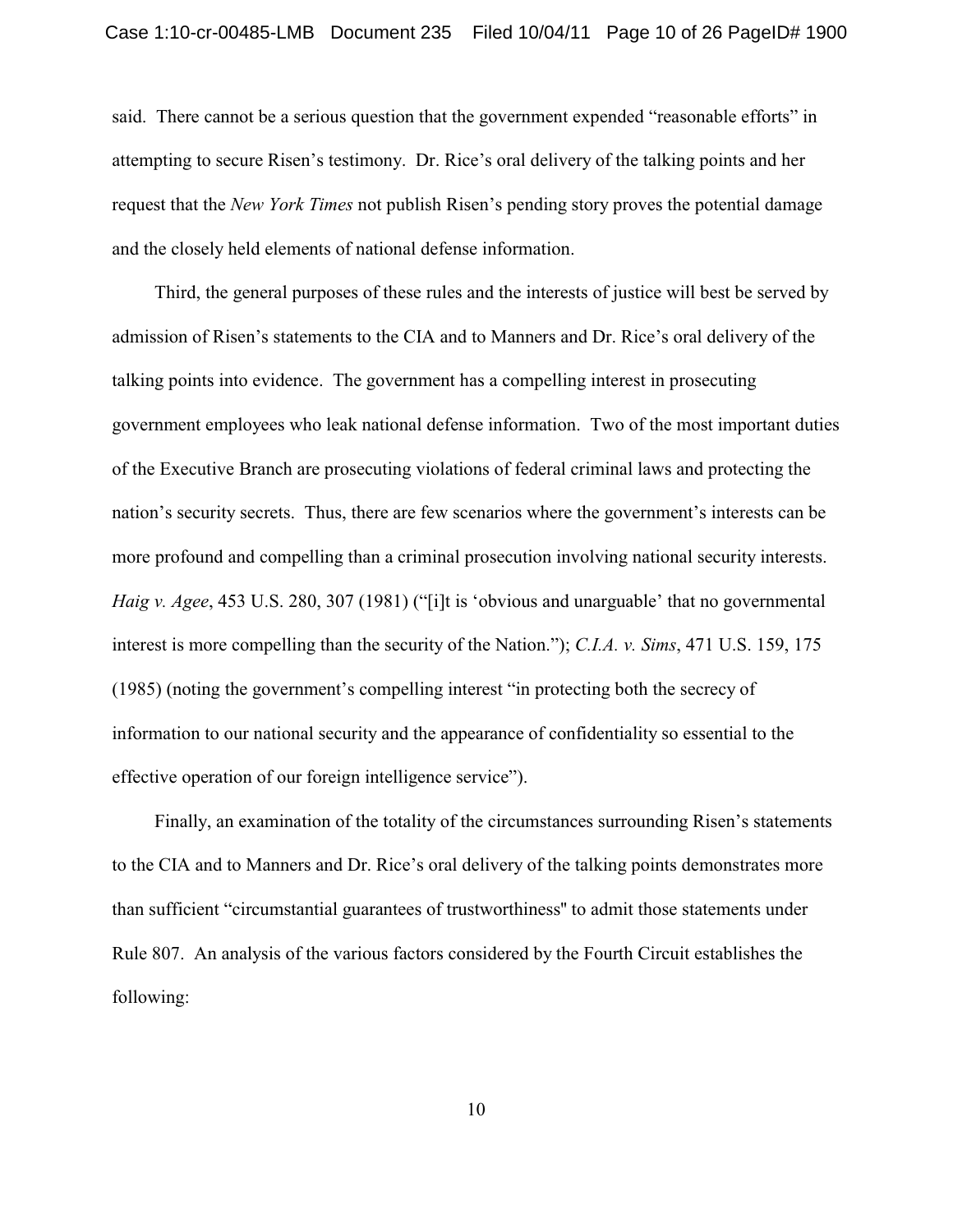#### A. The Serious Nature of the Statements

Risen's statements to Harlow and at the White House meeting and Dr. Rice's oral delivery of the talking points concerned a very serious subject matter. Risen's statements related to a highly sensitive and classified operation run by the CIA. Based upon information provided to Risen in 2003, Risen believed that the CIA had run a "deeply flawed and mismanaged [operation] from the start." Dkt. 115-2, ¶¶ 17, 19 (Affidavit of James Risen), thus prompting his belief that he possessed a newsworthy story regarding the competence of the CIA's intelligence operations. Dkt. 115-1, p. 5.

From the CIA's perspective, Risen learned about a highly classified operation and a human asset intimately involved with that operation that had been leaked in an unauthorized manner, thus prompting their concerns about the future integrity of the operation and the personal safety of the human asset. Risen clearly knew that the CIA took the revelation of this information seriously because Harlow told him as much on April 3rd, April 4th, and April 25th, and the CIA convened a meeting at the White House to ask the *New York Times* not to publish the story. The serious nature of Dr. Rice's oral delivery of the talking points is self-evident. Thus, this factor weighs heavily in favor of admission.

Similarly, Risen's statements to Manners were serious in nature. Risen used Manners as a sounding board for some of his stories, and Risen was attempting to assess the credibility of Sterling as a source. Given the nature of their relationship, and the significance of his story, Risen's statements to Manner were clearly serious in nature.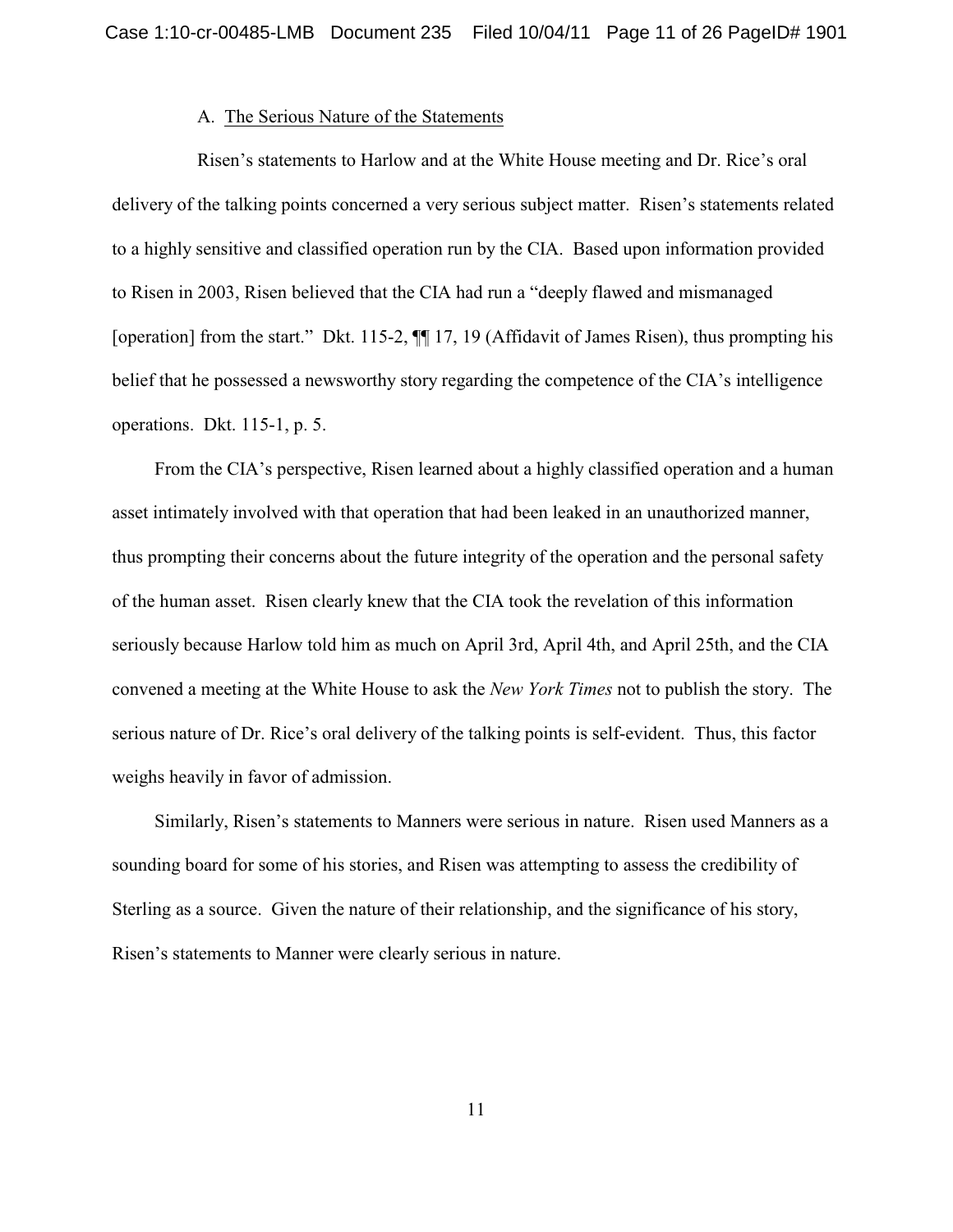#### B. The Serious Context in which the Statements are Made

Risen made his statements to the CIA in a serious context because he made all of his statements to government officials. Risen made his statements to Harlow, who was the head of the CIA's Office of Public Affairs in 2003 and with whom Risen had regular contact. Risen knew that his ability to have Harlow and the CIA respond to any future inquiries, even if it meant a response of nothing more than a "no comment," depended upon his communicating with Harlow as openly and honestly as possible without revealing the identity of any of his confidential source(s).

Risen made his statements at the White House meeting to Harlow, the Director of the CIA, and the President's National Security Advisor. Moreover, Risen did so while in the presence of the *New York Times*' Washington bureau chief, Jill Abramson, his immediate supervisor and a representative of his employer. All of those facts demonstrate that he made his statements to Harlow and at the White House meeting in a serious context, thus weighing in favor of their admissibility. 4

Risen's statements to Manners were also made in a serious context. Because Risen used Manners as a sounding board for his stories, it stands to reason that Risen needed to convey information to Manners as accurately as possible in order to obtain Manners' assessment of the credibility of Sterling's information. Once again, given the nature of Risen and Manners' relationship, and the significance of his story, Risen made his statements to Manner in a serious context.

 $4\degree$  Once again, the serious context in which Dr. Rice delivered the talking points is selfevident.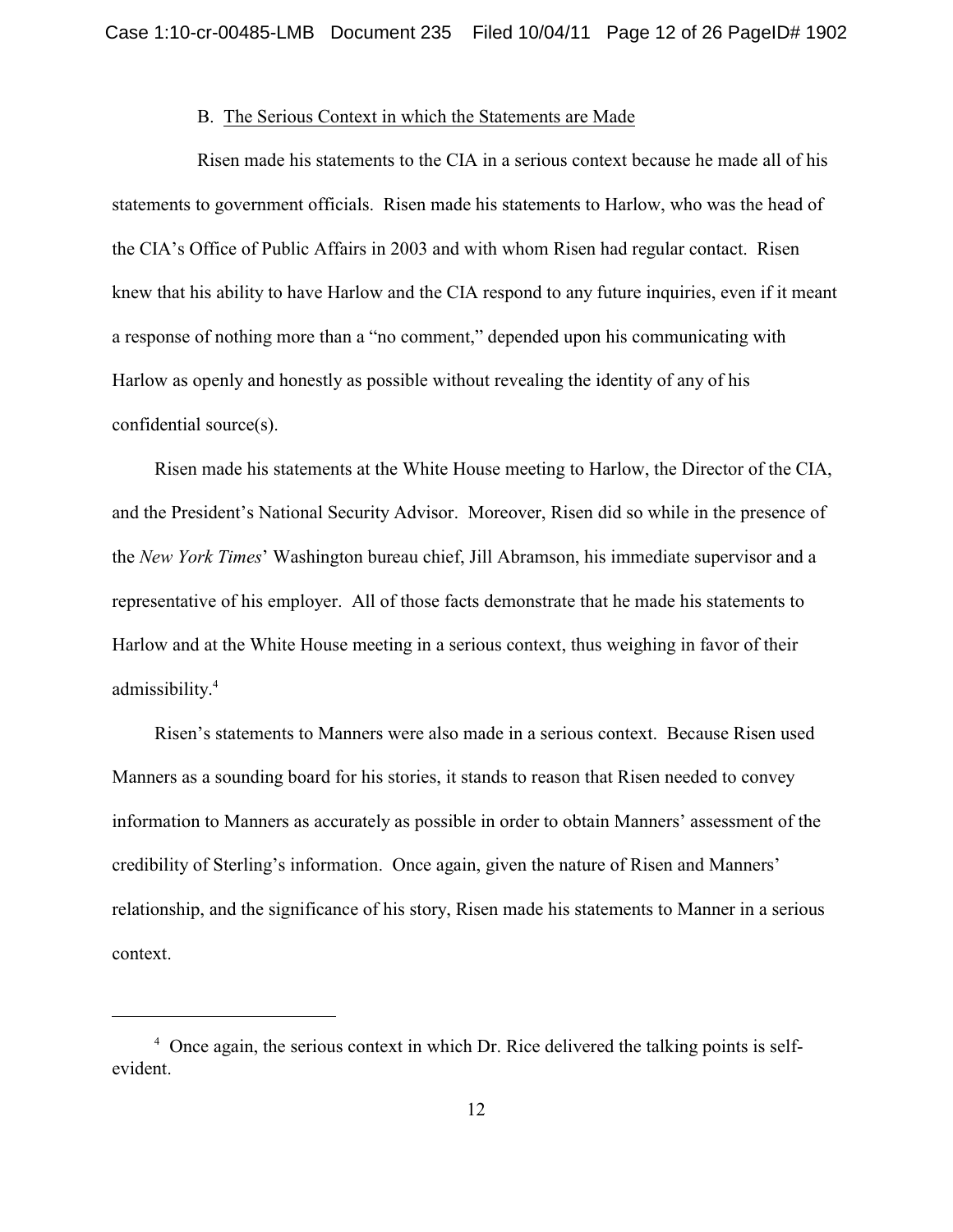#### C. Making the Statements on Multiple Occasions

Risen also made his statements to the CIA on multiple occasions. His statements directly to Harlow occurred on April 3rd, April 4th, and April 25th, and his statements at the White House occurred on April 30th. Risen essentially repeated the same information except to the extent that Risen had more details about Classified Program No. 1 on April 25th. On April 30th, Dr. Rice and Tenet largely summarized the information that they understood Risen possessed, and not only did Risen and Abramson not deny that the *New York Times* possessed the information, they confirmed that Risen had a near final, fully realized draft of the story. Thus, the fact that Risen repeated the same information, or confirmed his possession of that information, on four separate occasions within only the span of a month confirms the inherent trustworthiness of his statements.<sup>5</sup>

### D. Consistency of the Statements

Not only did Risen make his statements on multiple occasions, his statements and the information contained therein remained consistent. As set forth in CIPA Exhibits 103 through 106, Risen repeated the same basic information consistently in all of his conversations with Harlow or confirmed the substance of what he had said previously through his and Abramson's acknowledgment that Risen had a nearly final, fully realized draft of the story. Thus, the consistency with which Risen repeated the information enhances the trustworthiness of his statements.

 $<sup>5</sup>$  Although Risen's statements to Manners and Dr. Rice's oral delivery of the talking points</sup> occurred on a single occasion, no single factor is dispositive. Instead, the Fourth Circuit caselaw requires the court to analyze the totality of the circumstances.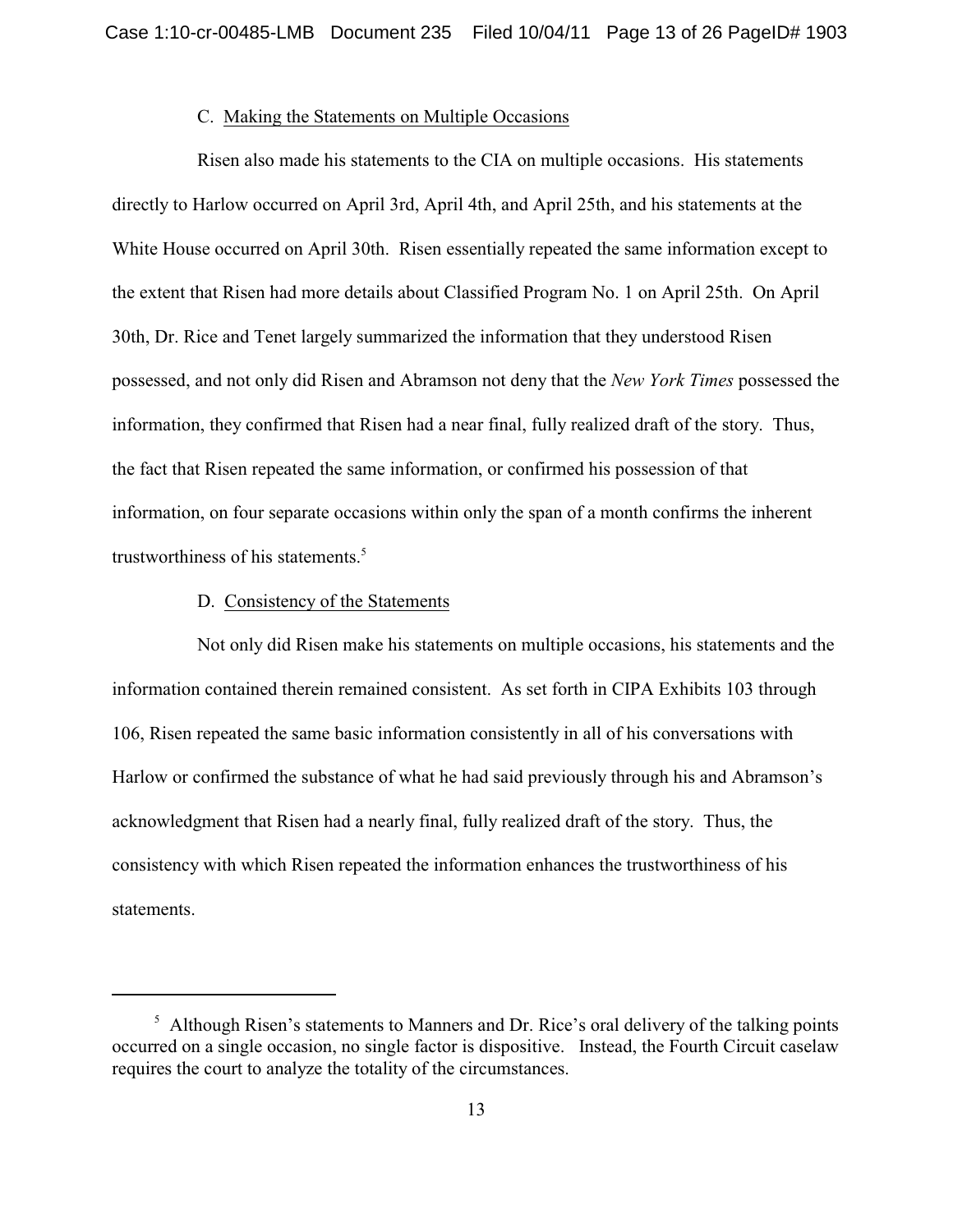Risen's statements to Manners were also consistent. When viewed in the context of and in proximity with Risen's statements to the CIA, the subject matter of Risen's statements to Manners are consistent with his statements to the CIA.

#### E. The Contemporaneous Recording of the Statements

All of Risen's statements to the CIA and Dr. Rice's oral delivery of the talking points were contemporaneously recorded. Harlow took contemporaneous, handwritten notes of all of his telephone conversations with Risen. Harlow then typed those notes into an email, which he then sent to senior management within the CIA. Harlow received the April 3rd telephone call from Risen at 4:00 p.m., and sent his email at 6:43 p.m. on the same day, only two and a half hours later. *See* CIPA Exhibit 103. Harlow received Risen's April 4th telephone call at 10:43 a.m., and sent his email at 12:18 p.m. on the same day, only a hour and a half later. *See* CIPA Exhibit 104. Harlow received Risen's April 25th telephone call at 3:30 p.m., and sent his email at 4:16 p.m. on the same day, only forty-five minutes later. *See* Exhibit 105. Finally, Harlow attended the White House meeting on April 30th, and one day later wrote a memorandum to the file recording the meeting with the *New York Times*. *See* Exhibit 106. Thus, Harlow's contemporaneous recording of Risen's statements and Dr. Rice's oral delivery of the talking points further support a finding of trustworthiness.

Manners did not contemporaneously record Risen's statements to him.

### F. A Lack of Motive to Fabricate

Risen had no motive to fabricate his statements to the CIA or to Manners. In fact, he had the opposite motive. Risen knew that only Harlow could confirm or refute certain facts or some portions of his story. Assuming that Harlow could do so for any particular fact or facts,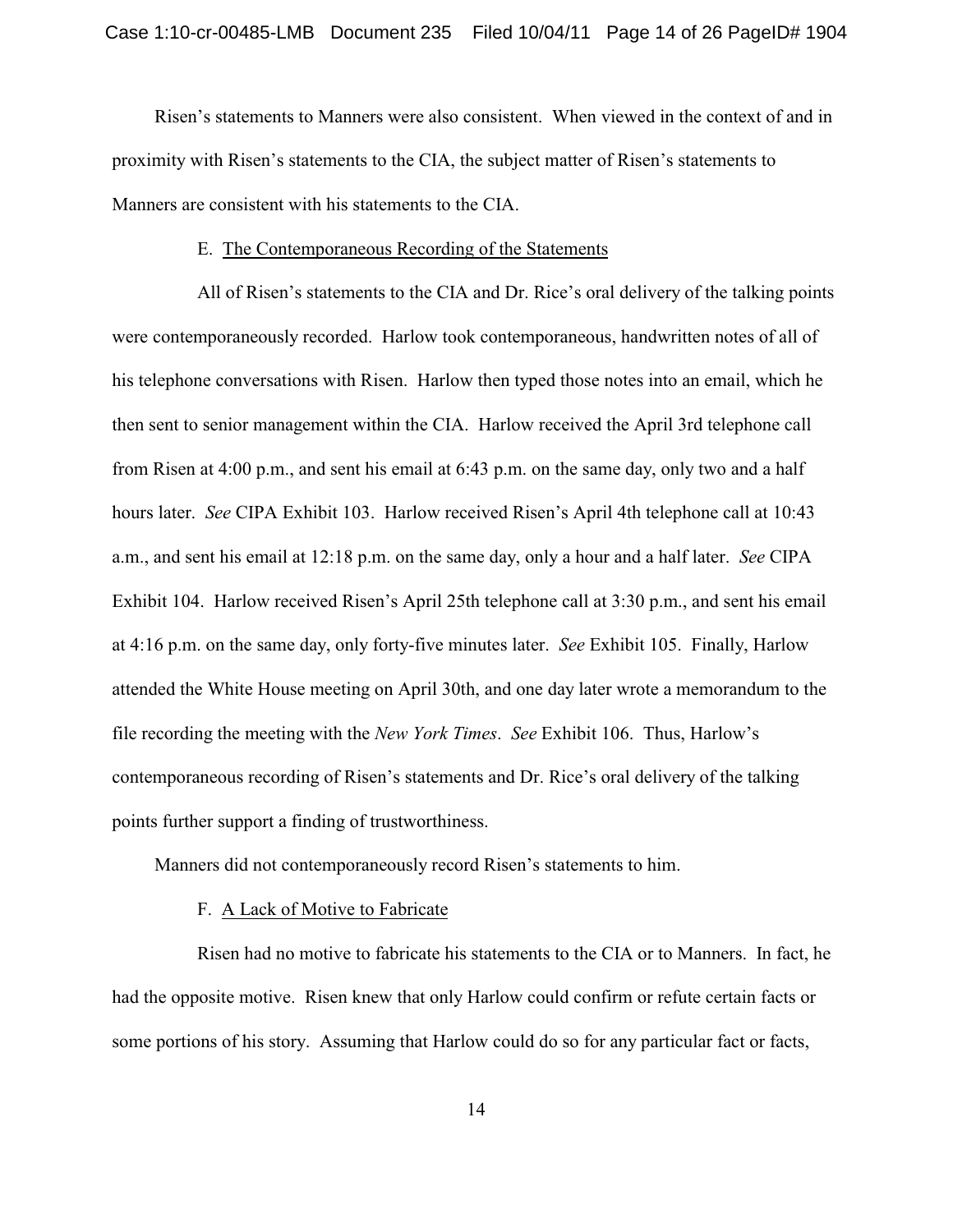Risen needed to report his information as accurately as possible to Harlow and the CIA. To do otherwise would hinder his ability to assess the reliability of the information that he possessed, and his future ability to verify other facts and information for other stories with the CIA. *See* Dkt. 115-6, Exhibit 14 (Affidavit of Scott Armstrong), ¶ 20 (stating that as a final draft is prepared, national security journalists often consult with one or more executive agencies to seek official comment or to provide a last opportunity for expression of official concerns, all of which may result in no changes, exclusions of certain details, or ongoing discussions that can last months or years). In addition, Risen and the *New York Times*' willingness to meet with the Director of the CIA and the President's National Security Advisor demonstrates their belief in Risen's story, further establishing that Risen had no motive to lie about information that he believed to be true. Finally, nothing in Risen's statements to Harlow or at the White House reflects blame-shifting or other indicia of untrustworthiness.<sup>6</sup>

The same analysis applies to Risen's statements to Manners. Risen used Manners as a sounding board, and Risen had no motive to provide false or untrustworthy statements to Manners. Risen knew that Manners could not serve as an effective sounding board for Risen if Risen did not communicate honestly with Manners.

#### G. Physical Corroboration

Physical corroboration exists for Risen's statements to the CIA and to Manners and for Dr. Rice's oral delivery of the talking points. First, Risen admitted as much when he told Harlow that he possessed documents during the April 25th telephone call and during the White House meeting when he stated that he had seen a letter. Second, the publication of the letter

 $6\,$  That Dr. Rice had no motive to fabricate is also self-evident.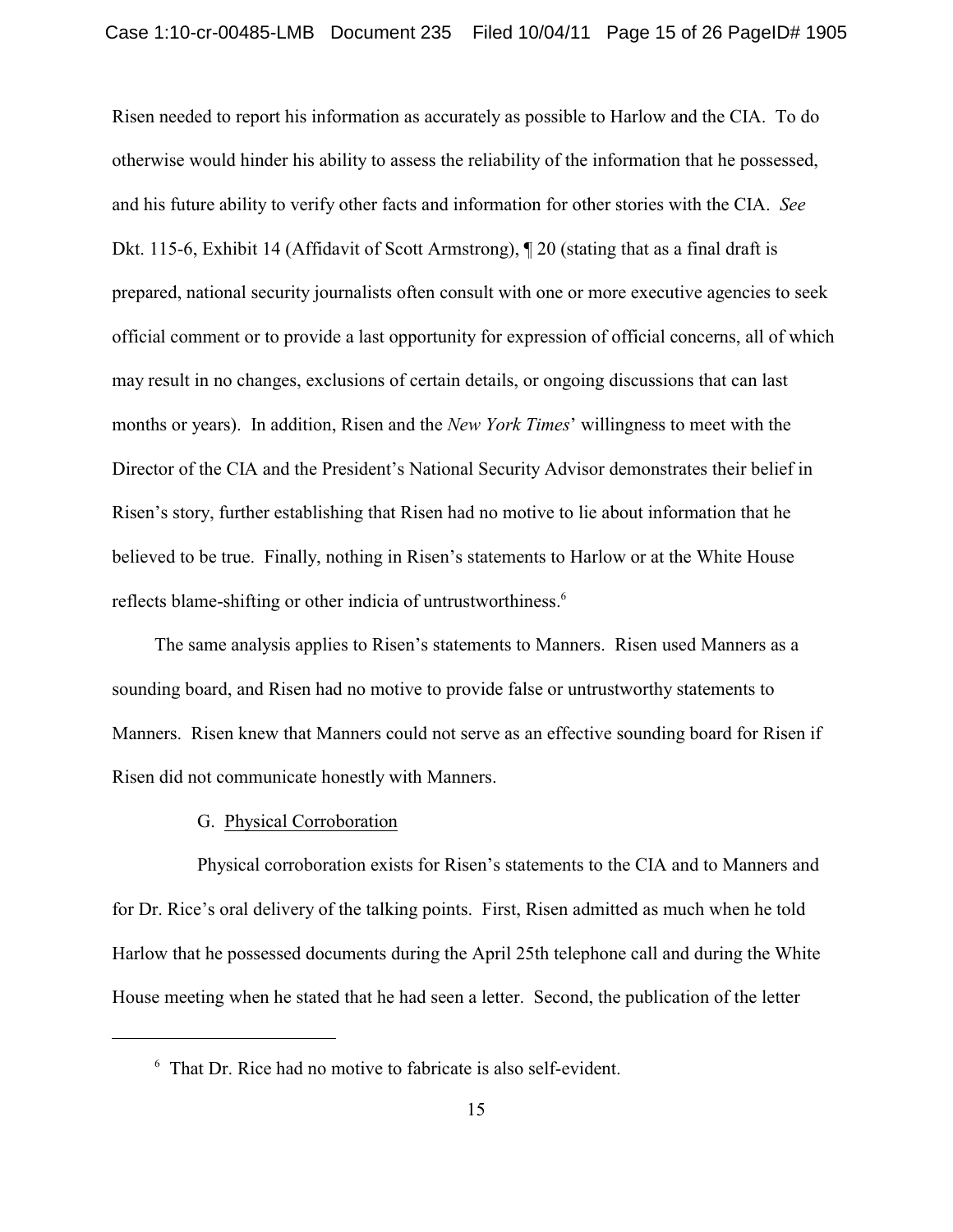appearing within Chapter 9 of *State of War* corroborates his oral statements to the CIA and to Manners. Risen had to have possessed the documents and the letter back in 2003 in order to publish the letter in January 2006, thus corroborating his oral statements back in 2003 to the CIA and to Manners. Third, Harlow's talking points corroborate Dr. Rice's oral delivery of them to Risen and Abramson.

### H. The Ring of Reliability

Lastly, Risen's statements to the CIA and to Manners and Dr. Rice's oral delivery of the talking points have a "ring of reliability." For example, one would have to believe that Risen invented all of the information that he reported to Harlow and to Manners, and that it was only by sheer coincidence that the information possessed by Risen happened to match the same information underlying Classified Program No. 1. It defies common sense and the laws of nature to believe that such an occurrence could have happened solely by chance.

Accordingly, based upon the above, Risen's statements to the CIA and to Manners and Dr. Rice's oral delivery of the talking points have sufficient, circumstantial guarantees of trustworthiness to permit their admission under Rule 807. No single factor weighs against their admission; rather, the totality of circumstances warrant their admission.

## **II. Risen's Statements to Harlow and at the White House Meeting Should be Admitted Under Rule 804(b)(3) Because Risen's Statements Were Against His Propriety Interest and Precluded Any Future Claim of a Qualified Reporter's Privilege.**

Rule 804(b)(3) excepts from the hearsay rules a statement

which was at the time of its making so far contrary to the declarant's pecuniary or proprietary interest, or so far tended to subject the declarant to civil or criminal liability, or to render invalid a claim by the declarant against another, that a reasonable person in the declarant's position would not have made the statement unless believing it to be true.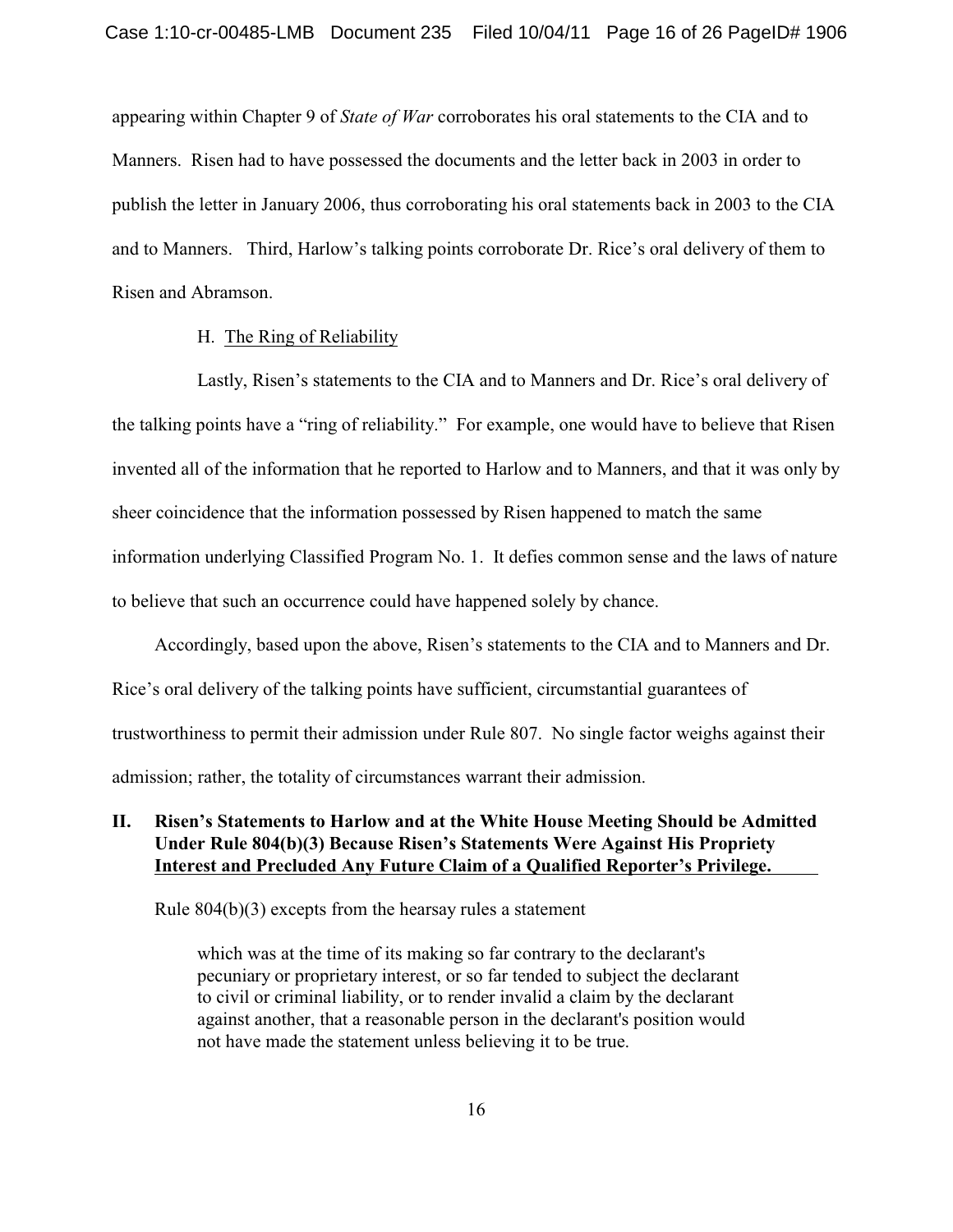Rule 804(b)(3) is founded on the commonsense notion that reasonable people, even reasonable people who are not especially honest, tend not to make self-inculpatory statements unless they believe them to be true*. Williamson v. United States*, 512 U.S. 594, 600-601 (1994). A statement is admissible under Rule 804(b)(3) exception if the speaker is unavailable; and the statement is actually adverse to the speaker's interest. *See United States v. Smith*, 383 Fed.Appx. 355, 356 (4th Cir. 2010)(unpublished)(citing *United States v. Bumpass*, 60 F.3d 1099, 1102 (4th Cir.1995)(internal quotation marks omitted). There is *no* requirement to demonstrate corroborating circumstances indicating the trustworthiness of the statements against interest where the hearsay statements are not being offered to exculpate the accused. *United States v. Jordan*, 509 F.3d 191, 201 n.6 (4th Cir. 2009) (stating that "[a]s Rule 804(b)(3) makes clear, however, corroborating circumstances are only required if the statement is `offered to exculpate the accused.'").

While Rule 804(b)(3) is most invoked for its exception for statements against penalinterest, Rule  $804(b)(3)$  by its terms is much broader. Rule  $804(b)(3)$  contains several other important exceptions that apply here: first, for statements against a "proprietary interest," and second, for statements rendering "invalid a claim by the declarant against another." See Fed.R.Evid. 804(b)(3). Risen's statements to the CIA and to Manners fall within each one of these exceptions.<sup>7</sup>

 $\frac{7}{7}$  This Court previously addressed the applicability of the penal interest exception of Rule 804(b)(3) as it related to Risen's statements to Manners. *See* Dkt. 148, pg. 24-27 (finding that "any statements by Risen to a third party that Sterling was his source would be admissible hearsay under Fed. R. Evid. 804(b)(3) as a statement against interest.").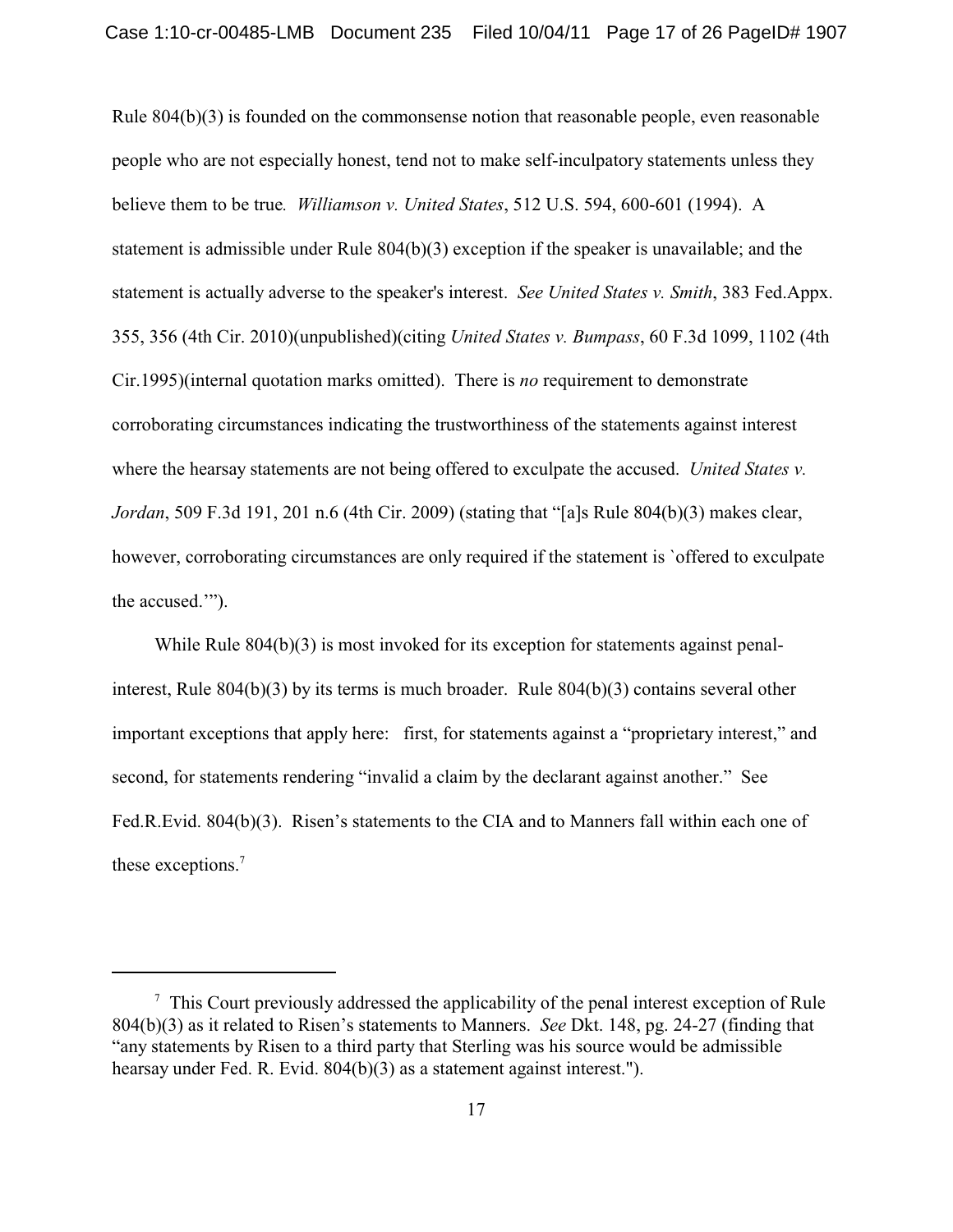Risen had a proprietary interest in the information communicated to him about Classified Program No. 1 by his confidential source(s) because Risen possessed a qualified reporter's privilege over that information. *See generally Black's Law Dictionary* 816 (7th ed.1999) ("proprietary interest" defined as "interest held by a property owner together with all appurtenant rights"). Neither this Court nor any party has disputed that, if Risen possessed a valid qualified reporter's privilege, then the privilege belonged to Risen, and only Risen could waive the privilege. *United States v. Cuthbertson,* 630 F.2d 139, 147 (3d Cir.1980) (citations omitted) ("[t]he privilege belongs to CBS, not the potential witnesses, and it may be waived only by its holder."). *See also July 7, 2011 Transcript at 27 (hereinafter "Tr.")* ("it is only the journalist who can decide whether or not to waive it."); Opinion, Dkt. 148, pg. 27 n.7. When found, that privilege protects not only the identity of Risen's confidential source(s), but also the information conveyed by those source(s) to Risen, and only Risen decides when he wants to waive its protections.

A reasonable person certainly would conclude that Risen had a proprietary interest in the identity of his confidential source(s) and their information. Risen's beliefs in this regard are well-documented. *See* Dkt. 115-2, Affidavit of James Risen, ¶ 52 ("[a]ny testimony I were to provide to the Government would compromise to a significant degree my ability to continue writing as well as the ability of other journalists to do so."); ¶ 55 ("[i]f a journalist were to withhold a source's name but provide enough information to authorities to identify the source, the promise of confidentiality would provide little meaningful protection to a source or potential source.");  $\P$  64 ("[i]f I am forced to testify, it will immediately and substantially harm my ability to gather newsworthy information."). Other reporters have corroborated such a proprietary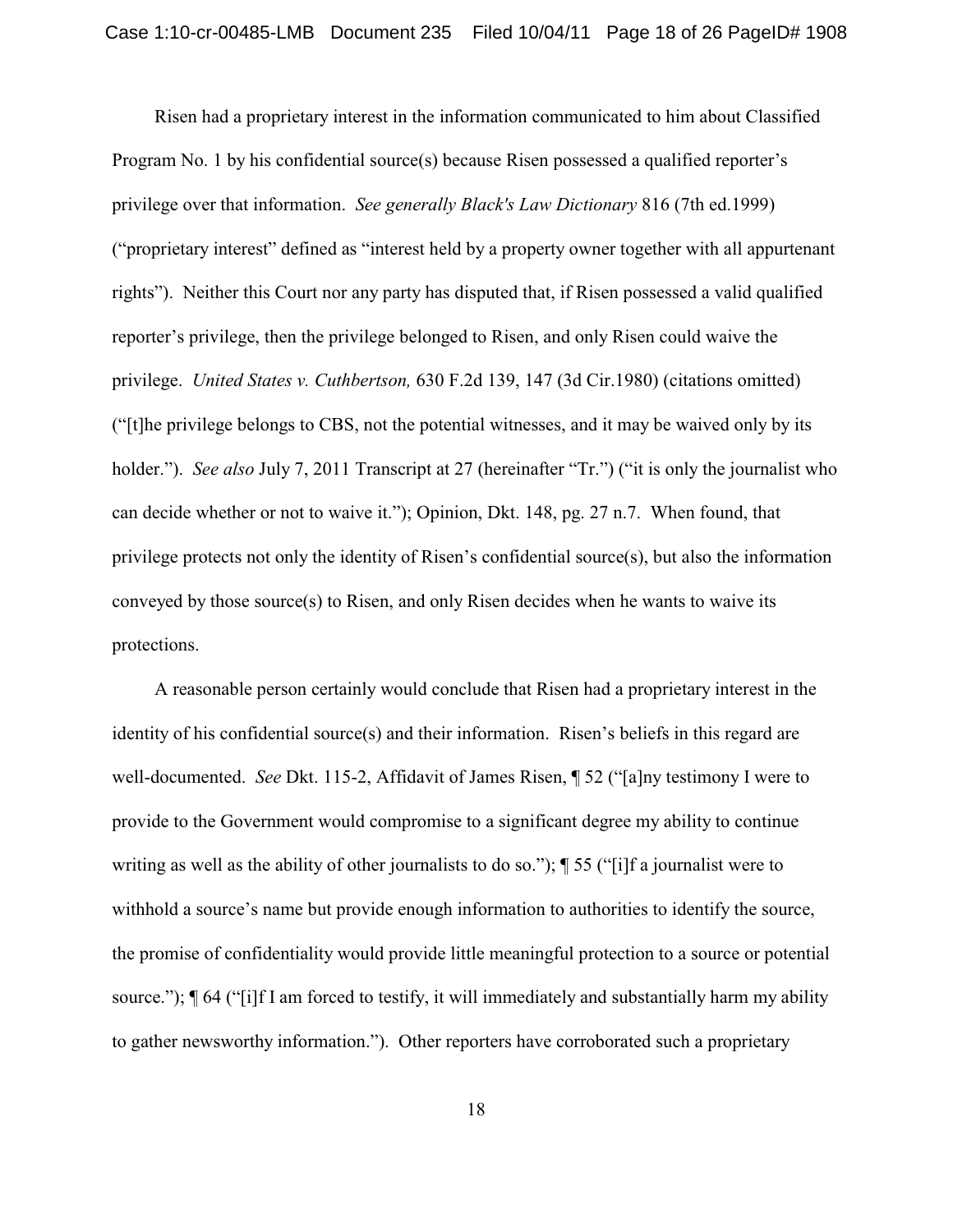interest in the identity of a confidential source(s) and their information as well. *See, e.g.,* Dkt. 115-6, Exhibit 18 (Affidavit of Dana Priest), ¶ 13.

At some point, Risen must disclose some facts received from a confidential source(s) in order to assess the reliability and validity of their information, and when he does, Risen forever loses his propriety interest in and any claim of privilege over that information. While Risen's decision to do so may be necessary or even to his advantage, his decision does not alter the fact that he forever loses any claim of ownership and privilege over that information. For example, when Risen decides that he must disclose some information to an executive agency official in order to verify its reliability, he loses control over that information. That executive agency official can disseminate the information as he or she sees fit, including to other reporters who may put a more favorable spin on a subsequent story, thereby blunting whatever prospective story Risen may have been working on. In the end, while a decision to disclose some information may be a calculated risk by Risen, such a decision does not change the fact that the decision is against his proprietary interest because Risen forever loses ownership and control over the information and effectively foregoes any claim of privilege over the same information.

Thus, Risen's statements to the CIA and to Manners fit within those exceptions under Rule 804(b)(3). Risen knew that he had a proprietary interest in the information provided to him by his confidential source(s), but needed to disclose some facts in order "to seek official comment or to provide a last opportunity for expression of official concerns" while also not revealing the identity of his confidential source(s). *See* Dkt. 115-2, Affidavit of James Risen, ¶¶ 56-58; Dkt. 115-6, Exhibit 14 (Affidavit of Scott Armstrong), ¶20. Risen forever lost his propriety interest in the information contained within his statements and forfeited any claim of privilege over that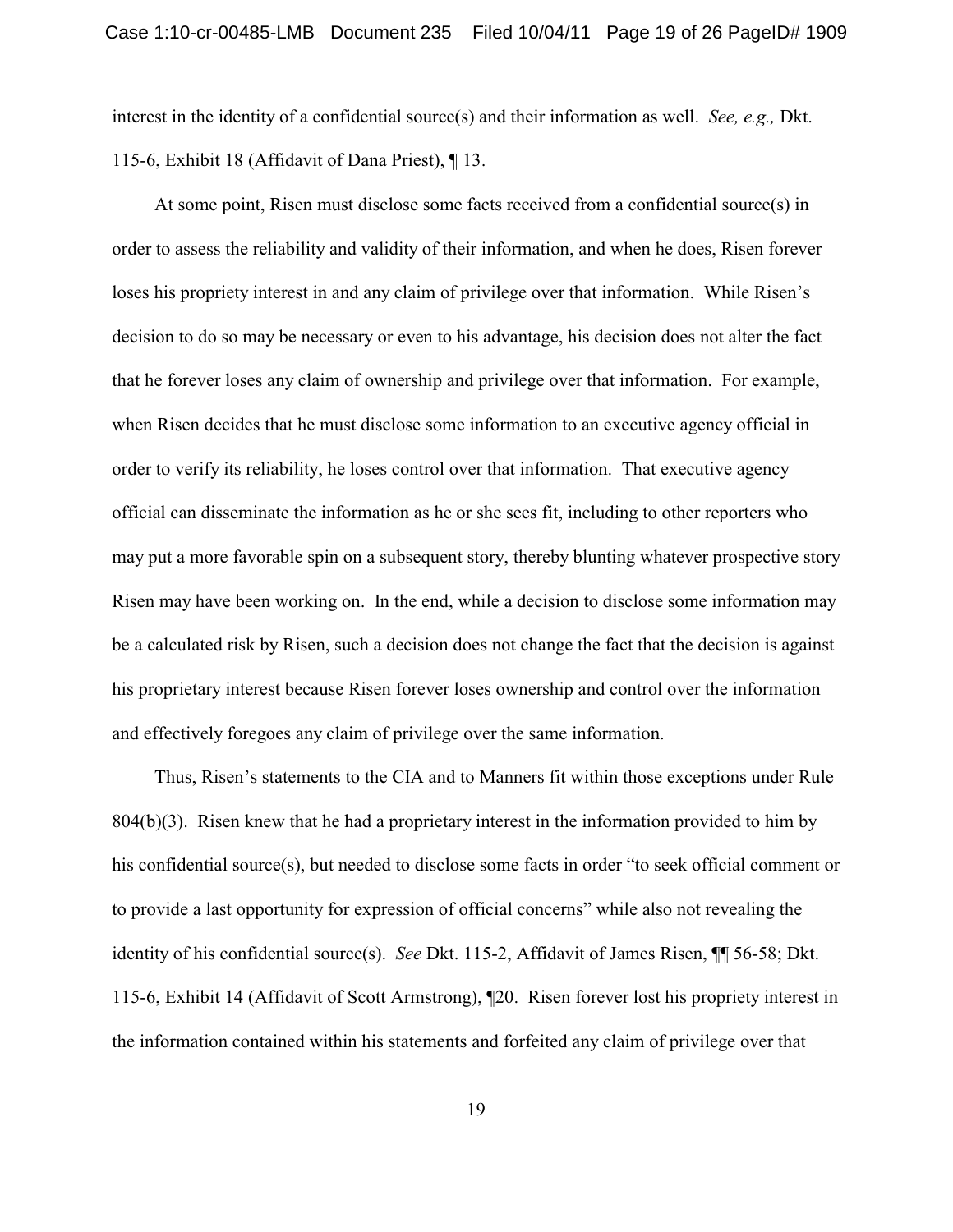information when he made his statements to the CIA and to Manners, making the calculated decision that the facts that he did reveal would not later identify his confidential source(s). The best evidence that Risen's statements to the CIA and to Manners were against his interest at the time of making them is the simple fact that his statements are now being used to prove the identity of the defendant as his confidential source.

## **III. Dr. Rice's Oral Delivery of the Talking Points During the White House Meeting Is Admissible as a Recorded Recollection Under Rule 803(5).**

Even when a declarant is available, Rule 803(5) excepts from the hearsay rules

[a] memorandum or record concerning a matter about which a witness once had knowledge but now has insufficient recollection to enable the witness to testify fully and accurately, shown to have been made or adopted by the witness when the matter was fresh in the witness' memory and to reflect that knowledge correctly. If admitted, the memorandum or record may be read into evidence but may not itself be received as an exhibit unless offered by an adverse party.

Fed.R.Evid. 803(5). "To be admitted, the Government must establish the foundation requirements that (1) the witness once had knowledge about matters in the document; (2) the witness now has insufficient recollection to testify fully and accurately; and (3) the record was made [or adopted at a time] when the matter was fresh in the witness's memory and reflected the witness' knowledge correctly." *United States v. Shorter,* 1999 WL 631244 at \*2 (4th Cir. 1999) (unpublished). *See also United States v. Cash,* 394 F.3d 560, 564 (7th Cir. 2005) . The accuracy of a statement recorded by someone other than the declarant can be established "through the testimony of the person who recorded the statement." *United States v. Mornan,* 413 F.3d 372, 377-78 (3rd Cir. 2005); *United States v. Hernandez,* 333 F.3d 1168, 1178-79 (10th Cir. 2003) .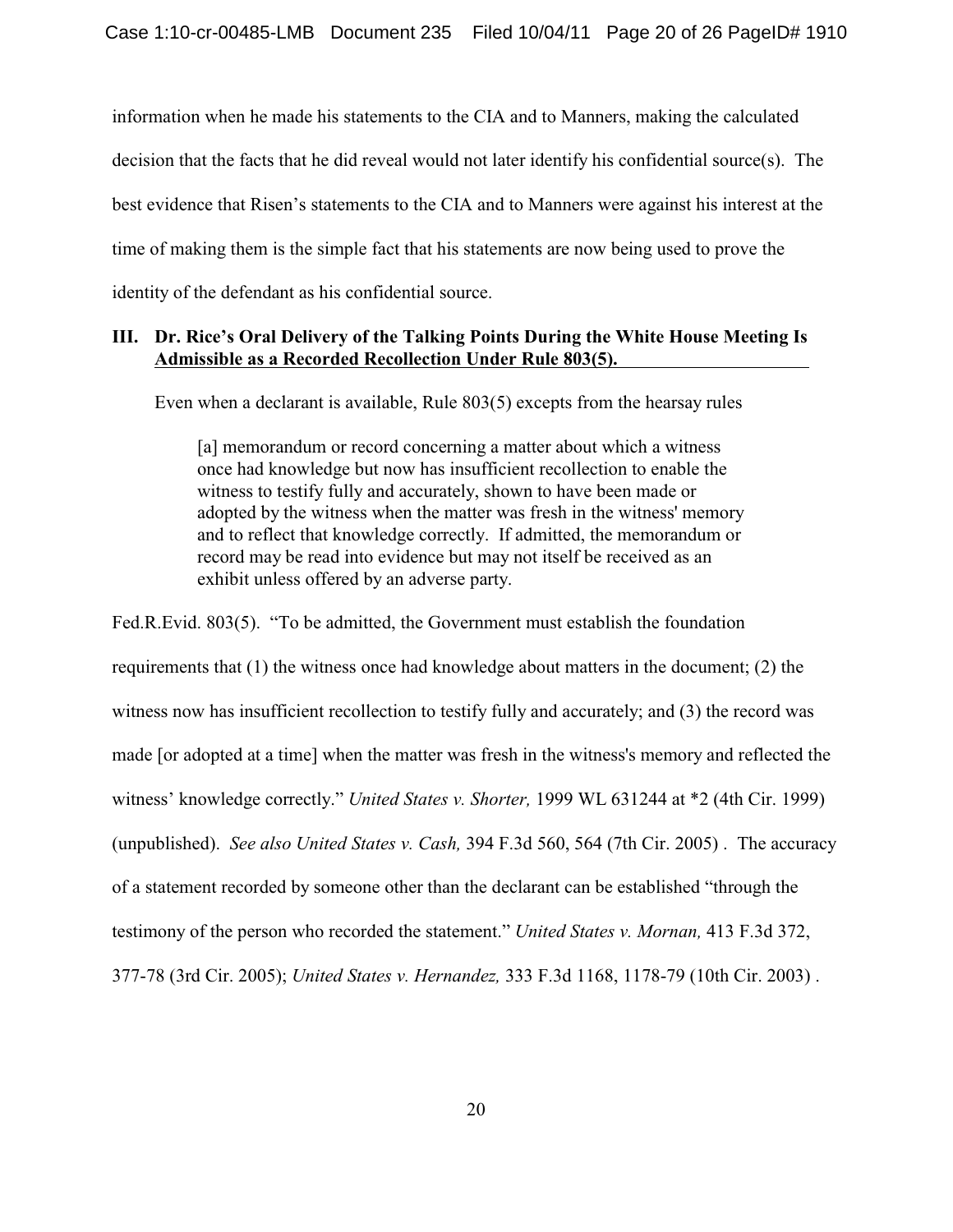In the present case, Harlow created the talking points that Dr. Rice orally delivered to Risen and Abramson. *See* CIPA Exhibit 107.<sup>8</sup> Harlow will testify that Dr. Rice reviewed the talking points, found them accurate, and adopted the talking points as her own. Finally, he will testify that Dr. Rice followed the talking points word for word and delivered each one of them during the White House meeting.

If called to testify, and as set forth more fully in Exhibit A, Dr. Rice similarly would testify that she recognizes the talking points as the ones that she orally communicated to the *New York Times*. She also will testify that it was her habit, practice and custom to review the talking points prior to delivery of them, satisfy herself that the talking points accurately reflected her thoughts and positions on the issues contained therein, and then adopted the talking points as her own by delivering them. In addition, she will testify that the substance of the talking points was fresh in her memory at the time of the White House meeting because she orally delivered them to Risen and Abramson. She will testify that, given the significance of the issues discussed within the talking points, she would have been disciplined in her delivery of the talking points and adhered closely to the talking points. Finally, given the passage of time, Dr. Rice does not have a memory of the precise words that she used to deliver the talking points. Accordingly, the elements of Rule 803(5) have been met.<sup>9</sup>

<sup>&</sup>lt;sup>8</sup> Once again, Exhibit 107 is separately admissible as a business record of the CIA, and Harlow will establish the foundational requirements for their admission in his testimony. This section addresses the separate issue of Dr. Rice's oral delivery of those talking points.

 $\degree$  Rule 803(5) requires the declarant to appear in court and read the recorded recollection. Given that the talking points will be independently admissible as a business record, Dr. Rice's appearance solely to read two pages of talking points would seem to impose a considerable burden upon the Court and its security staff.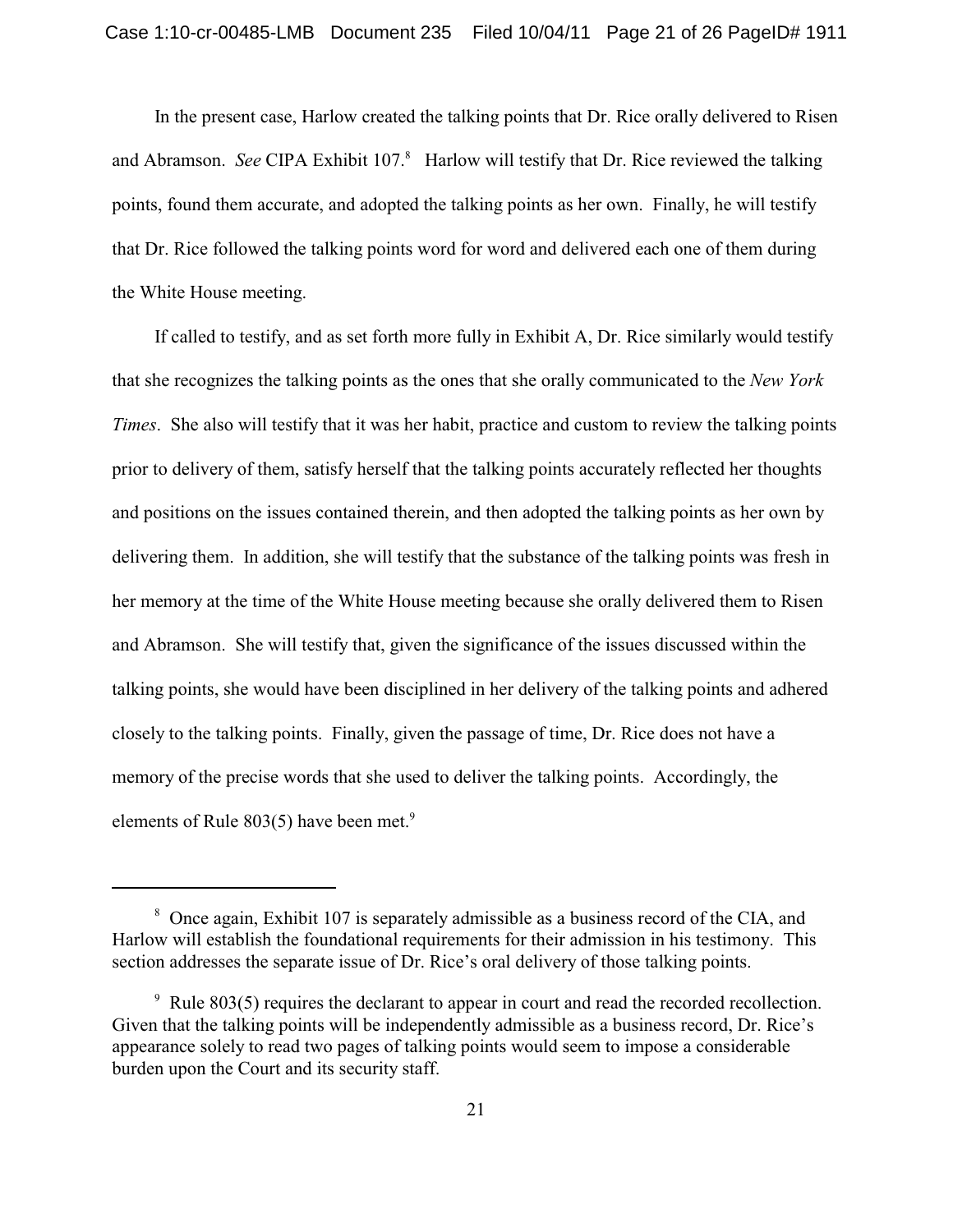## **IV. Human Asset No. 1's Statements to His CIA Case Officer on January 23, 2006 Are Admissible As Excited Utterances under Rule 803(2).**

Rule 803(2) of the Federal Rules of Evidence permits admission of "statement[s] describing or explaining an event or condition made while the declarant was perceiving the event or condition, or immediately thereafter." "To qualify under the excited utterance exception, (1) the declarant must have 'experienced a startling event or condition'; (2) she must have related the statement 'while under the stress or excitement of that event or condition, not from reflection'; and (3) the statement or utterance must have 'related[ed] to the startling event or condition." *United States v. Jennings,* 496 F.3d 344, 349 (4th Cir. 2007) (quoting *Morgan v. Foretich,* 846 F.2d 941, 947 (4th Cir.1988); Fed.R.Evid. 803(2)). The justification for admitting an excited utterance as an exception to the hearsay rule is based on the "assumption that an excited declarant will not have had time to reflect on events to fabricate." *Morgan,* 846 F.2d at 946.

Among the relevant factors considered to determine if a statement is an excited utterance are such factors as "(1) the lapse of time between the event and the declarations; (2) the age of the declarant; (3) the physical and mental state of the declarant; (4) the characteristics of the event; and (5) the subject matter of the statements." *Jennings,* 496 F.3d at 349 (quoting *Morgan,* 846 F.2d at 947). "`[T]here is no precise amount of time between the event and the statement beyond which the statement cannot qualify as an excited utterance.'" *United States v. Smith,* 606 F.3d 1270, 1279 (10th Cir.2010) (quoting *United States v. Ledford,* 443 F.3d 702, 711 (10th Cir. 2005)). In fact, "'an excited utterance need not be contemporaneous with the startling event to be admissible.'" *United States v. Fell*, 531 F.3d 197, 231 (2nd Cir. 2007) (quoting *United States v. Jones,* 299 F.3d 103, 112 (2d Cir. 2002)). *See also United States v. Belfast*, 611 F.3d 783, 817-818 (11th Cir. 2010) (stating that the excited utterance need not be made contemporaneously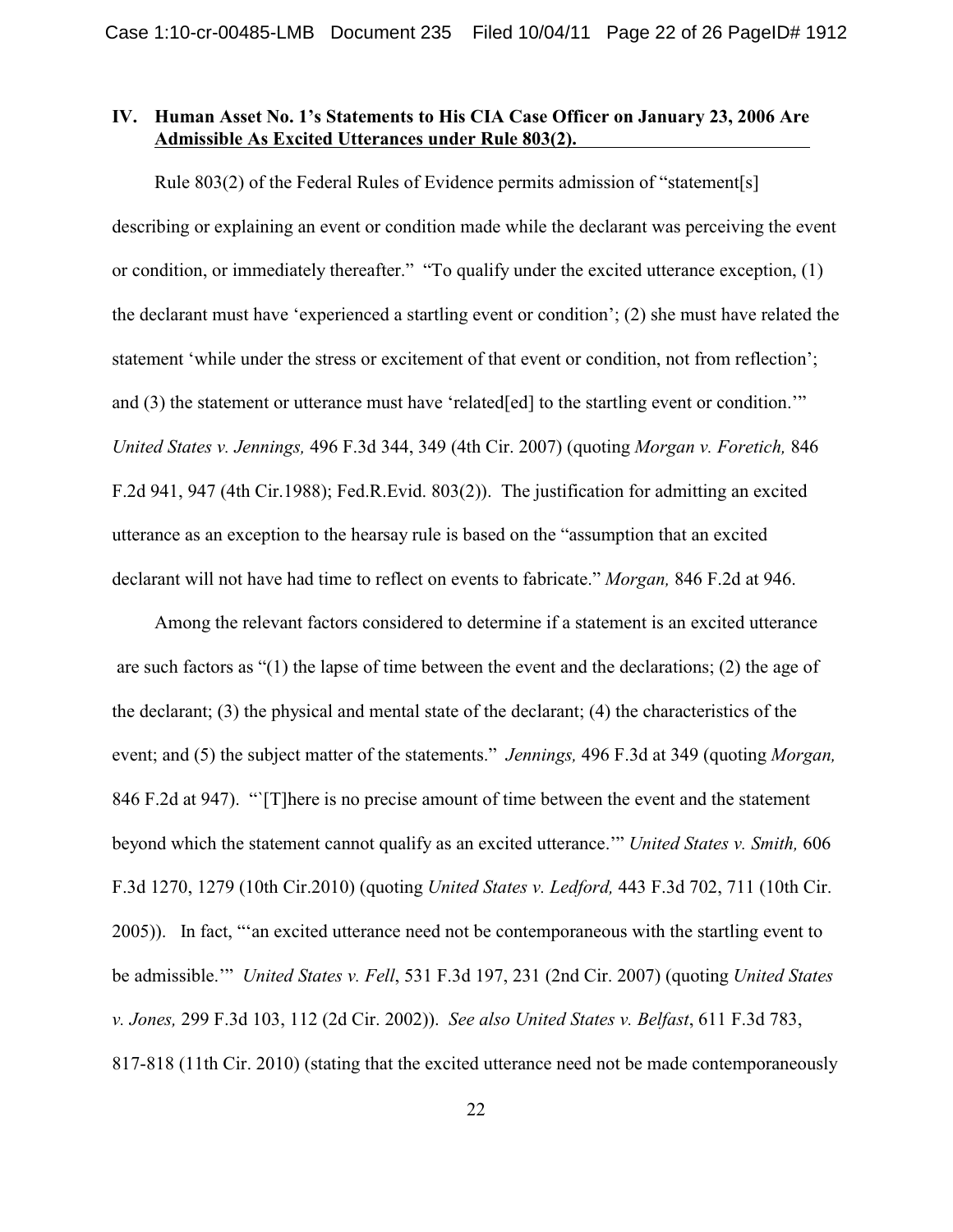to the startling event). Instead, the lapse of time between the event and the declaration is just one of several factors to consider in the analysis. *Jennings,* 496 F.3d at 350 (quoting *Morgan,* 846 F.2d at 947).

Therefore, "the key question governing admission is 'whether the declarant was, within the meaning of Rule 803(2), "under the stress of excitement caused by the event or condition."" *Fell*, 531 F.3d at 231 (quoting Jones, 299 F.3d at 112)(quoting *United States v. Scarpa,* 913 F.2d 993, 1017 (2d Cir.1990)). "At bottom, the analysis must focus on whether the declarant's statement was trustworthy by being made in circumstances where it would not be reasonable to conclude that the declarant fabricated the statement or incorrectly remembered the events related. in the analysis. *Jennings,* 496 F.3d at 350 (citing *Morgan,* 846 F.2d at 947-48). *See also United States v. Belfast*, 611 F.3d 783, 817-818 (11th Cir. 2010)(stating that it is the totality of the circumstances, not simply the length of time that has passed between the event and the statement, that determines whether a hearsay statement was an excited utterance); *Gross v. Greer,* 773 F.2d 116, 119-20 (7th Cir.1985) (finding that the district court properly admitted a statement made twelve hours after the startling event). Once a statement satisfies all of the elements of the test for an excited utterance, the statement is admissible under Rule 803(2) even though the statement's "reliability might be subject to challenge on such grounds as inconsistency with subsequent statements or the speaker's motive to fabricate." *United States v. Hadley*, 431 F.3d 484, 498 (6th Cir. 2005).

On or about January 23, 2006, after having read Chapter 9 and the information revealing his identity contained therein for the first time, Human Asset No. 1 contacted his CIA case officer and requested an unscheduled meeting. Human Asset No. 1 met with his CIA case officer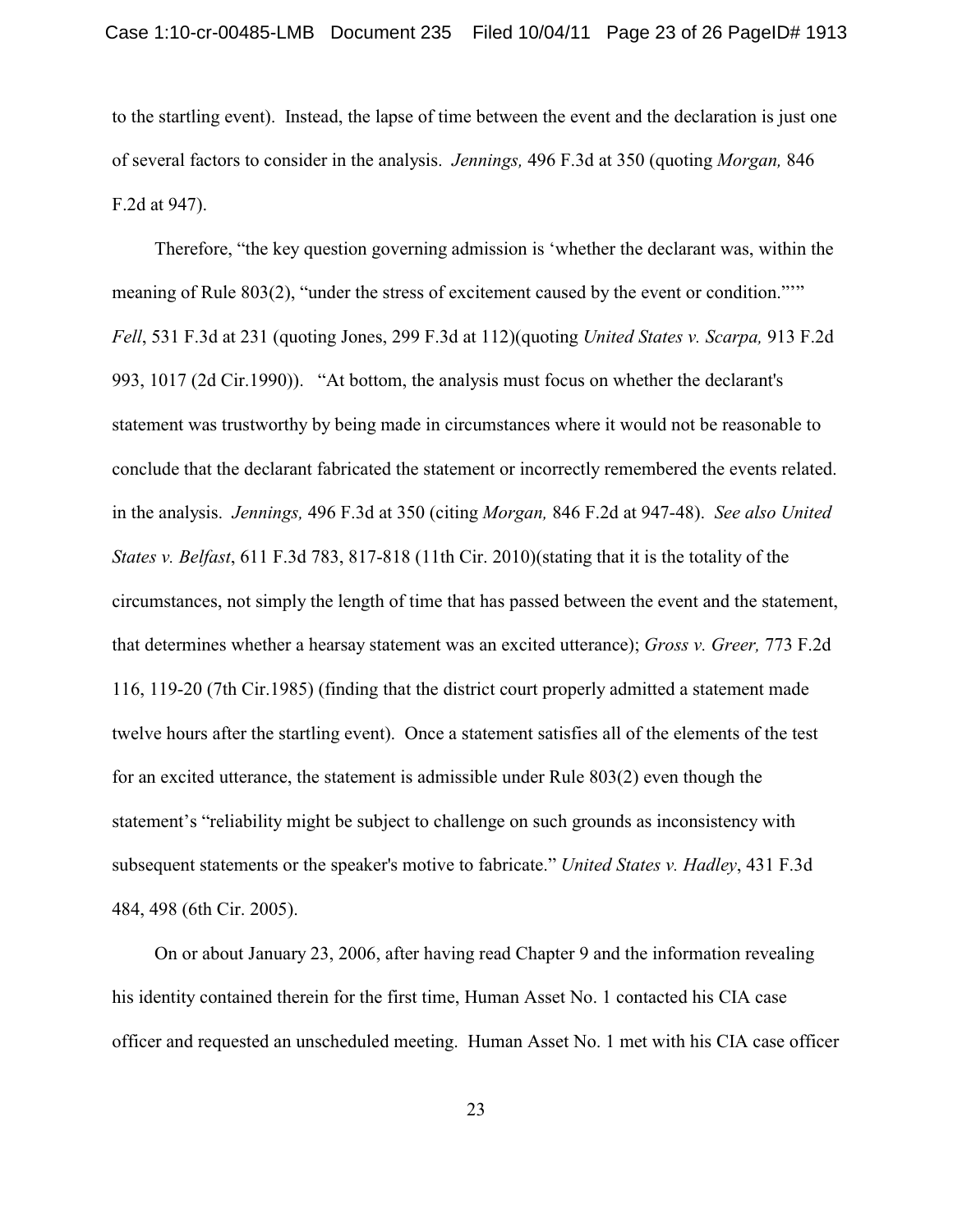and reported his fears and personal safety concerns for himself and his family. The case officer contemporaneously memorialized Human Asset No. 1's fears in a cable, marked as Exhibit 47 in the Government's proposed CIPA exhibits, *see* Dkt. 153. That cable demonstrates that Human Asset No. 1 made his statements to his CIA case officer while still "under the stress of excitement" caused by the level of detail identifying him as the asset involved in Classified Program No. 1.

In addition to the statements recorded in the cable by the CIA case officer, the CIA case officer will testify at trial that he had never seen Human Asset No. 1 so shaken and scared than on that day as Human Asset No. 1 reported his fears and concerns to his CIA case officer. This particular CIA case officer served as Human Asset No. 1's primary handler from 2006 through late 2008 and had had a number of contacts with Human Asset No. 1during that period.

Although as much as twenty-four hours may have elapsed between Human Asset No. 1's reading of Chapter 9 and the meeting with his CIA case officer, Human Asset No. 1's fear had not ended or dissipated by the time of his meeting because the threat of violence from foreign adversaries remained constant and real for Human Asset No. 1. The revelation of his identity and association with the CIA placed Human Asset No. 1 and his family in great jeopardy, and his reaction and the nature of his statements were logical, commonsensical responses to this starling event. Given that Human Asset No. 1 made his statements while still operating under the continuing threat of reprisal and violence, his statements are inherently trustworthy and reliable under Rule 803(2).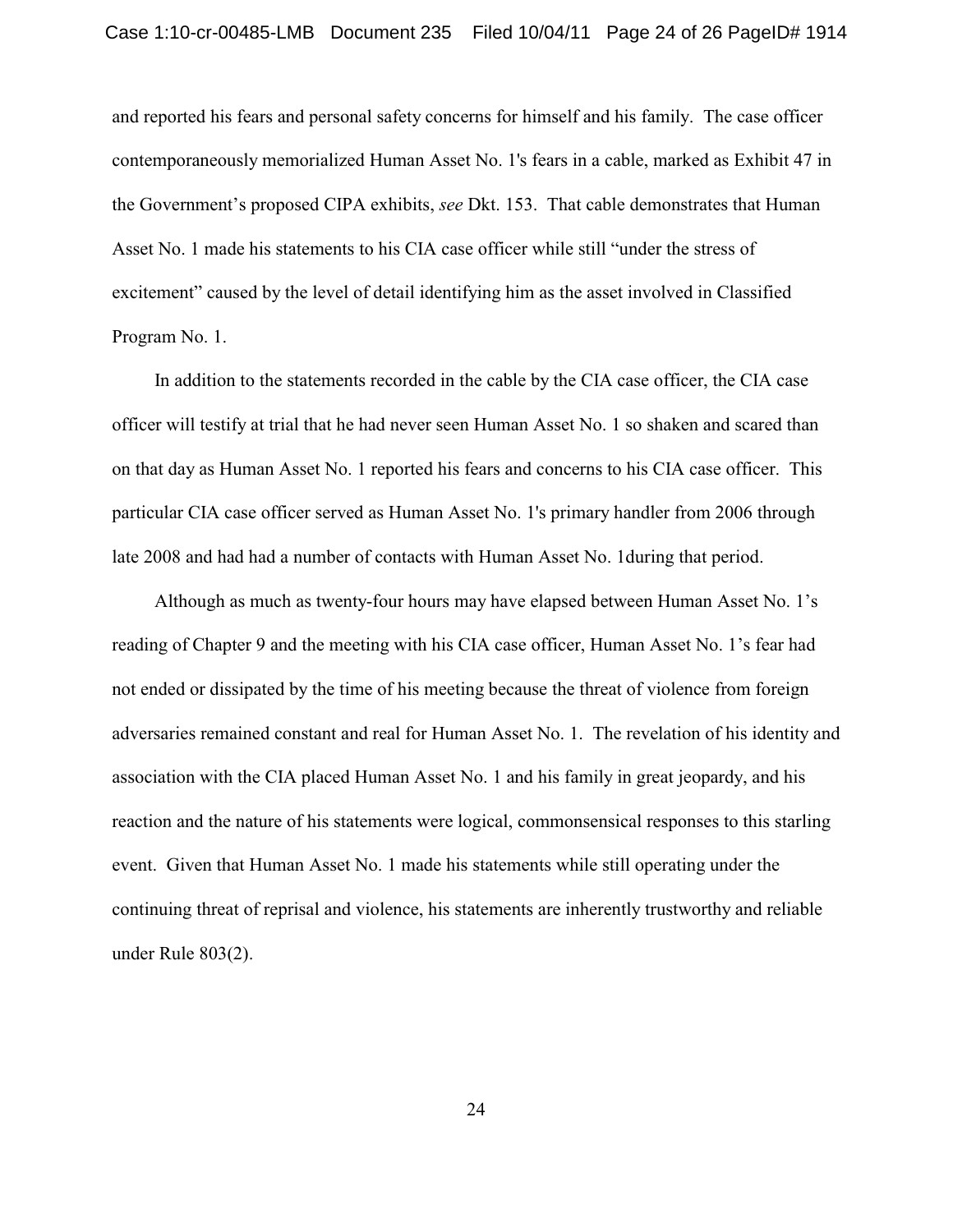Case 1:10-cr-00485-LMB Document 235 Filed 10/04/11 Page 25 of 26 PageID# 1915

#### **CONCLUSION**

WHEREFORE, the government respectfully requests that the Court grant its motion in

limine and admit Risen's statements to the CIA and to Manners, Dr. Rice's oral delivery of the

talking points to Risen, and the excited utterances of Human Asset No. 1.

Respectfully submitted,

Neil H. MacBride United States Attorney Eastern District of Virginia

Lanny A. Breuer Assistant Attorney General Criminal Division U.S. Department of Justice

William M. Welch II Senior Litigation Counsel Criminal Division

Timothy J. Kelly Trial Attorney U.S. Department of Justice

James L. Trump Senior Litigation Counsel United States Attorney's Office

## By:  $/s/$

William M. Welch II Attorney for the United States United States Attorney's Office Justin W. Williams U.S. Attorney's Building 2100 Jamieson Avenue Alexandria, Virginia 22314 Phone: (703) 299-3700 Fax: (703) 299-3981 Email: William.Welch3@usdoj.gov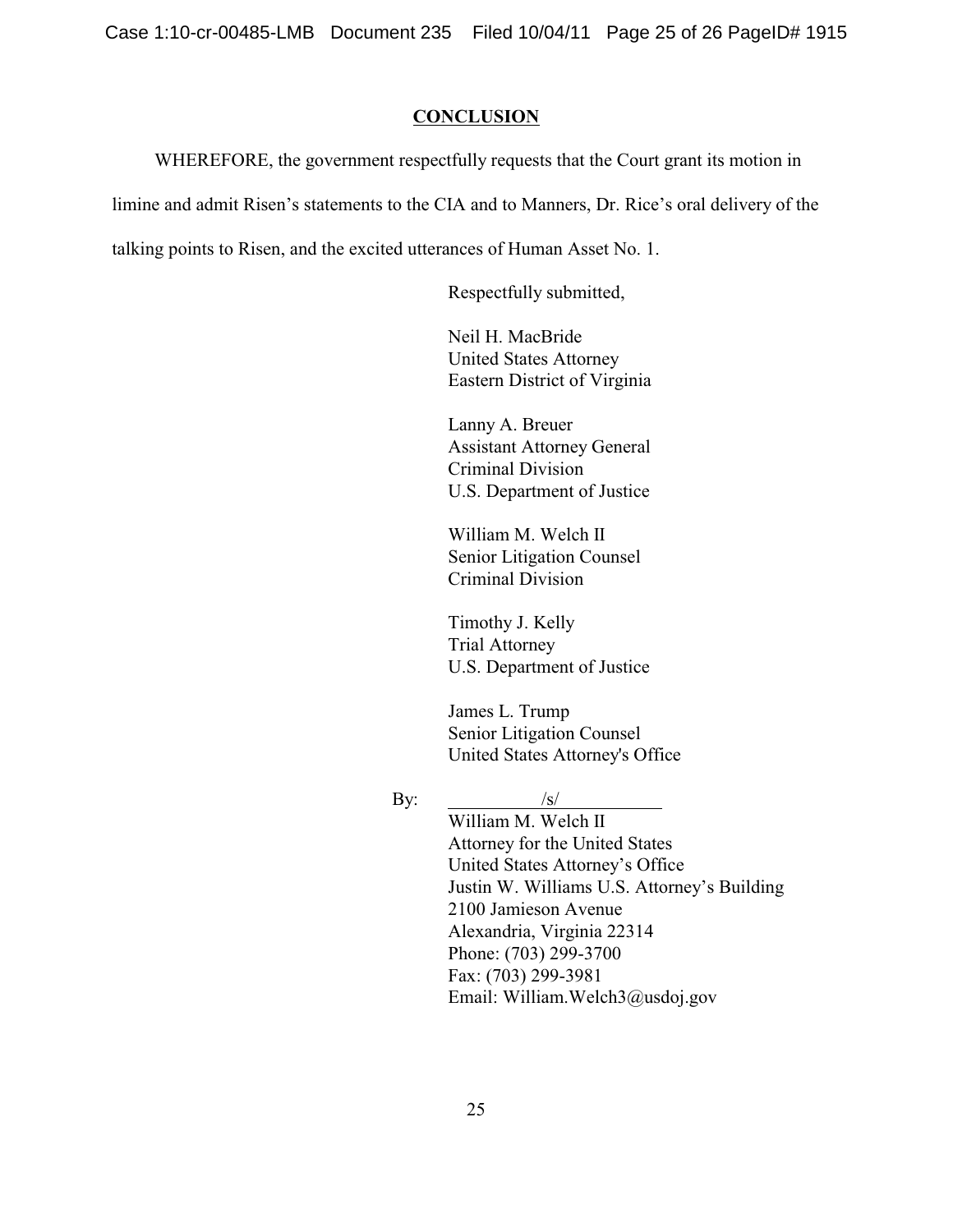Case 1:10-cr-00485-LMB Document 235 Filed 10/04/11 Page 26 of 26 PageID# 1916

### **CERTIFICATE OF SERVICE**

I hereby certify that on October 4, 2011, I electronically filed a copy of the foregoing with the Clerk of the Court using the CM/ECF system, which will send a notification of such filing to the following:

> Edward B. MacMahon 107 East Washington Street Middleburg, VA 20118 (703) 589-1124

Barry J. Pollack Miller & Chevalier 655 Fifteenth Street, NW Suite 900 Washington, DC 20005-5701 (202) 626-5830 (202) 626-5801 (fax)

/s/

William M. Welch II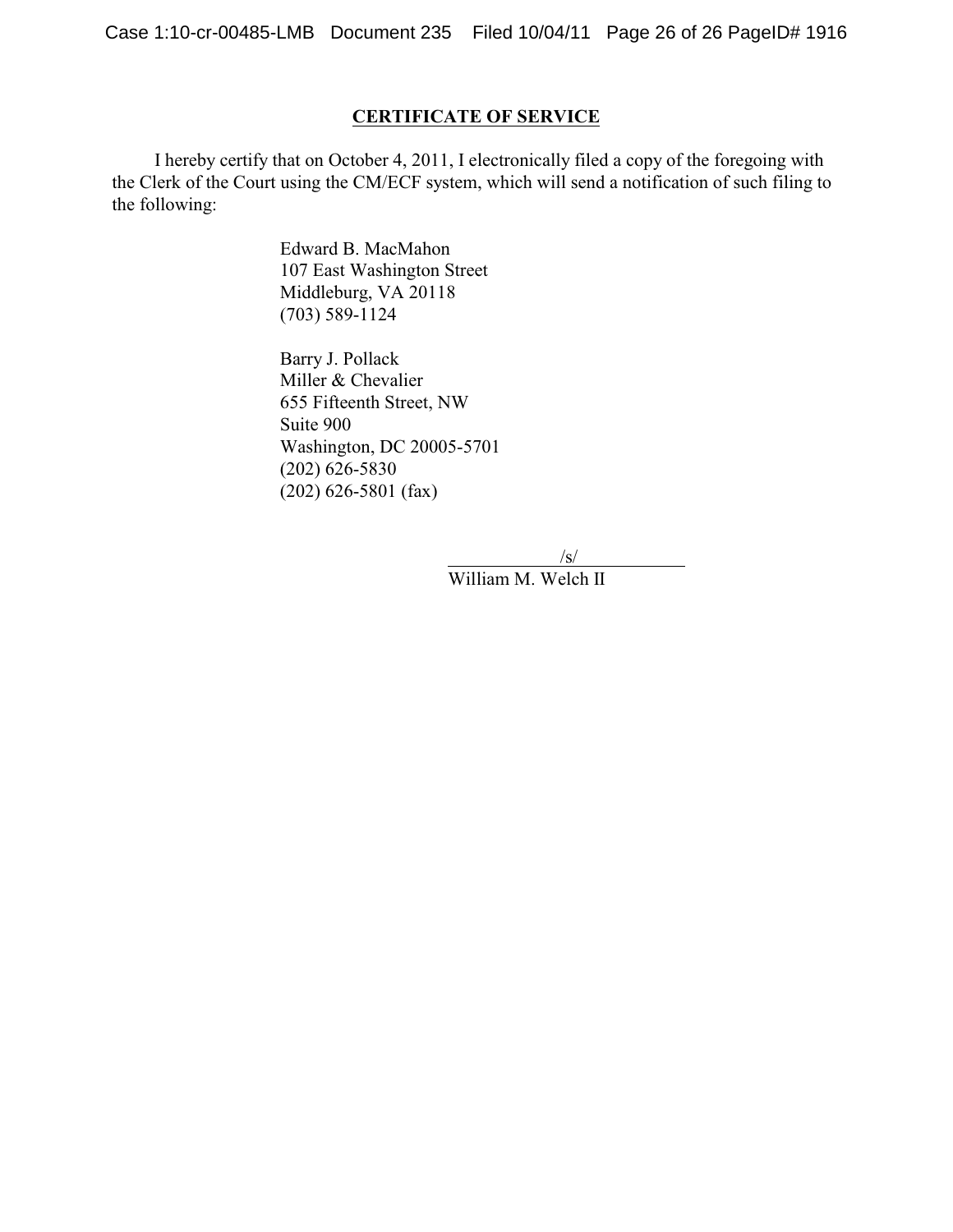#### DECLARATION OF DR. CONDOLEEZZA RICE

I, Condoleezza Rice, being duly sworn, state as follows:

I served as the Secretary of State for the 1. United States of America from January 2005 until January Prior to my presidential appointment and 2009. confirmation as Secretary of State, I served as Assistant to the President for National Security Affairs from January 2001 to January 2005. As Assistant to the President for National Security Affairs, I advised the President of the United States on matters of national security, national defense, and intelligence, and I acted on behalf of the President and the National Security Council on various national security, defense, and intelligence matters..

On or about April 30, 2003, I orally delivered a  $2.$ set of talking points to representatives of the New York Times, including the reporter James Risen, at the White House. The talking points had been prepared and given to me by officials of the Central Intelligence Agency. I recognize the talking points that I communicated to the New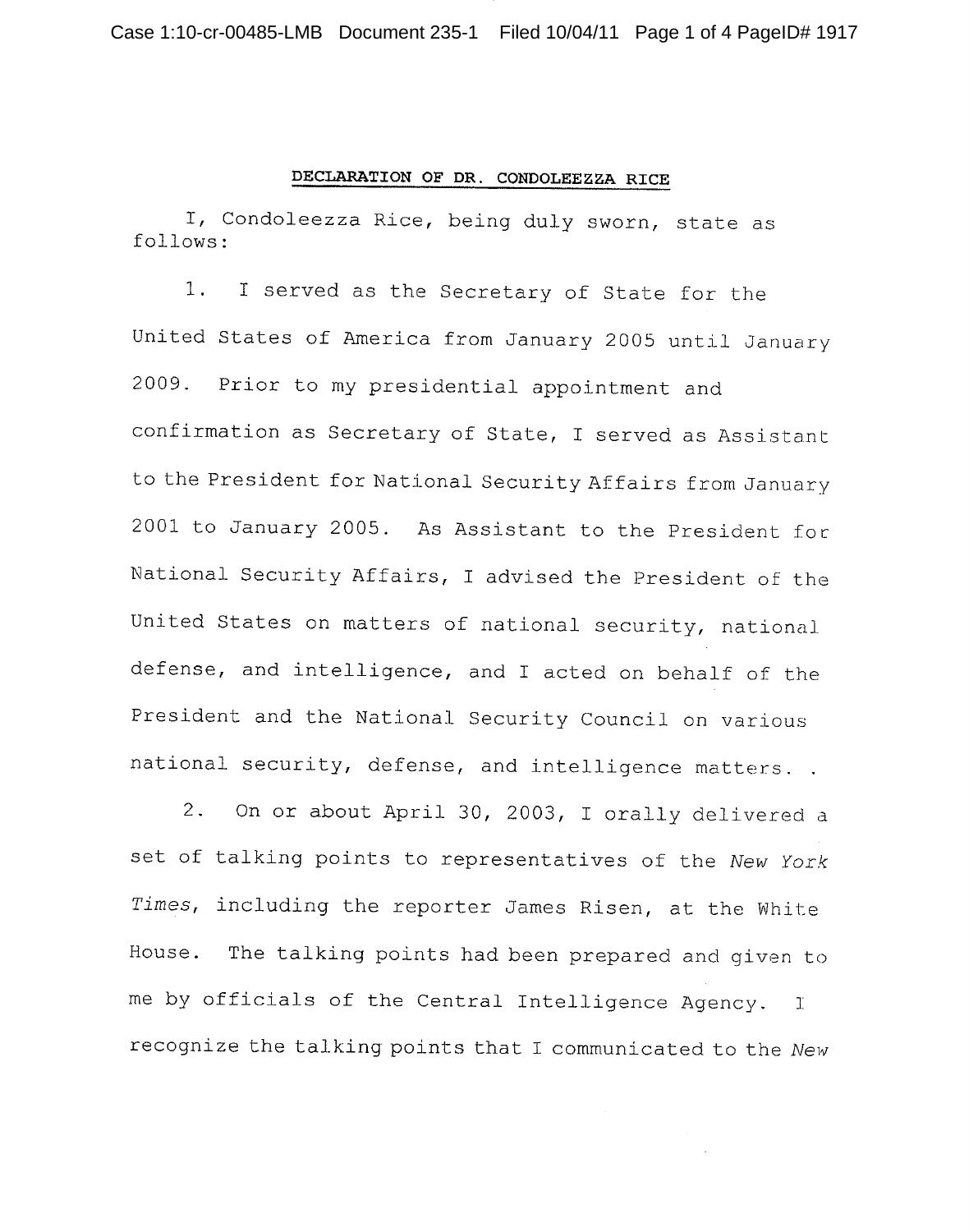Case 1:10-cr-00485-LMB Document 235-1 Filed 10/04/11 Page 2 of 4 PageID# 1918

York Times as those attached to this declaration as Exhibit At the time I communicated those talking points, the  $A$ . substance of the talking points was fresh in my memory, and the talking points accurately reflected the essence of what I communicated to the New York Times representatives.

 $3.$ When serving as Assistant to the President for National Security Affairs, it was my habit, practice and custom to review talking points prior to delivering them in order to satisfy myself that I agreed with them and that the talking points accurately reflected my thoughts and positions on the issues contained therein. Given the importance of the issues discussed within Exhibit A, I have every reason to believe that I followed my habit, practice and custom with regard to the talking points attached as Exhibit A, and that I orally communicated the talking points contained within Exhibit A because they in fact accurately reflected my thoughts and positions on the issues contained within the talking points. In fact, because of the importance of the issues discussed within Exhibit A, it would have been my habit, practice and custom to review the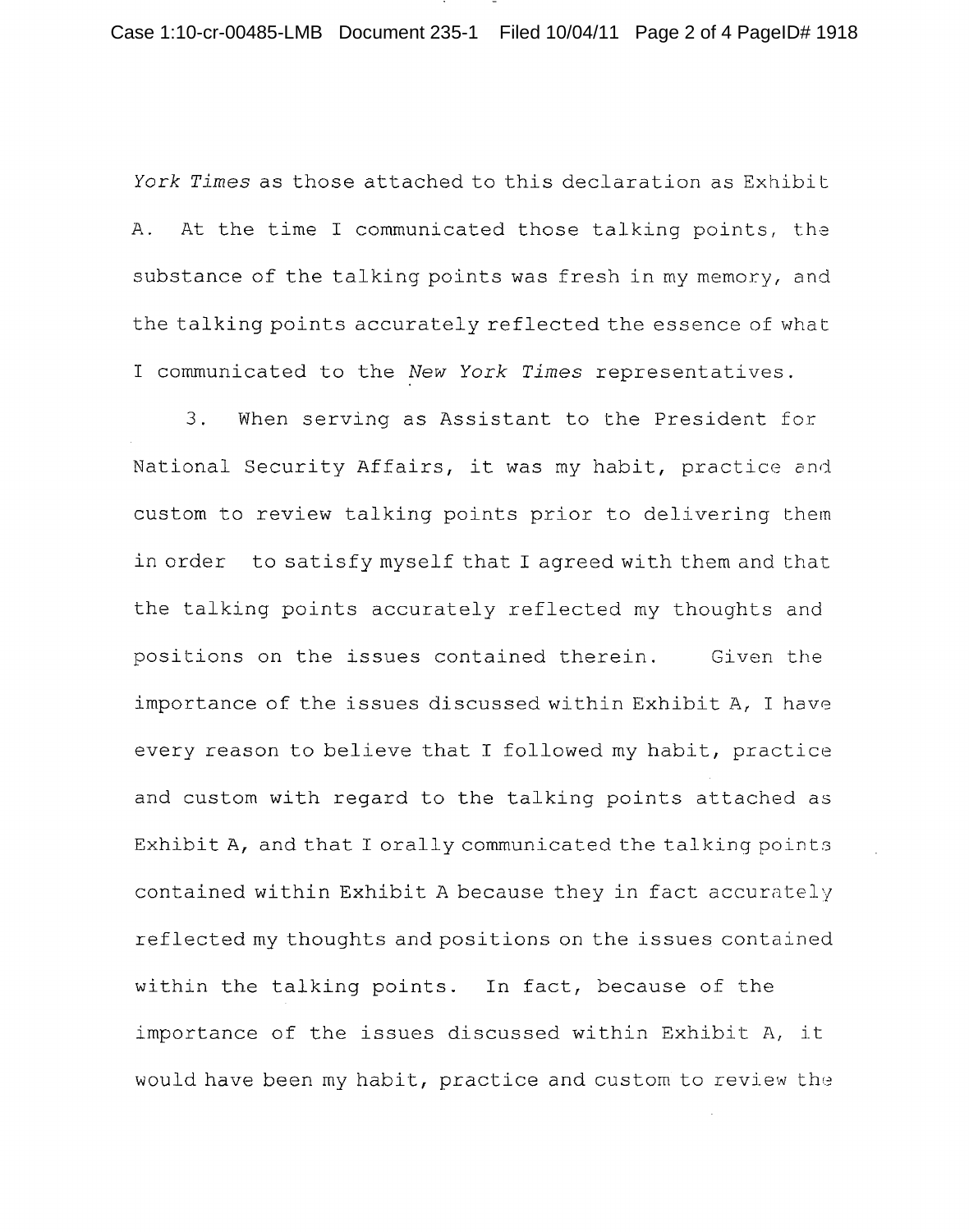talking points more than once for accuracy.

4. Given the significance of the issues discussed within Exhibit A, I would have been disciplined in my delivery of the talking points to the New York Times representatives. I do not have a memory of, nor can I say, that I communicated the talking points word for word as written. While I have a present recollection of communicating several of the key points during this meeting, I presently do not have a recollection of the precise words that I used. Nevertheless, in light of the significance and importance of the message and the points being communicated, I would have adhered closely to the talking points contained within Exhibit A and been disciplined in my delivery of those points.

5. I had knowledge of the talking points attached as Exhibit A because I know that I personally communicated those talking points to the representatives of the New York Times at the White House. However, it has now been over eight years since that meeting, and I no longer possess a

 $\overline{3}$